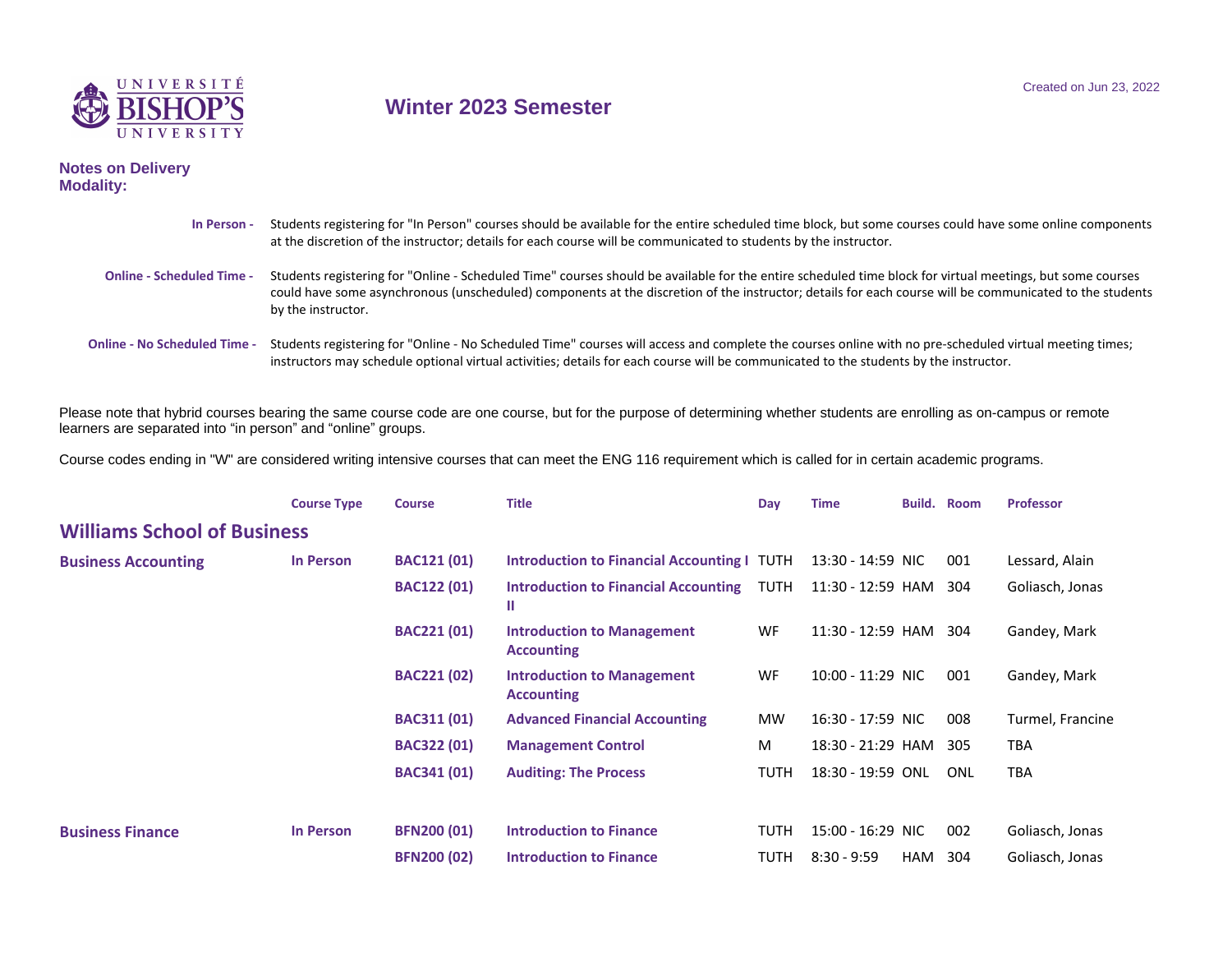| <b>Business Finance</b>         | <b>In Person</b>                                      | <b>BFN203 (01)</b>  | <b>Corporate Finance</b>                                                | М           | $8:30 - 11:29$        | <b>NIC</b> | 111        | Valsan, Calin                             |
|---------------------------------|-------------------------------------------------------|---------------------|-------------------------------------------------------------------------|-------------|-----------------------|------------|------------|-------------------------------------------|
|                                 |                                                       | <b>BFN210 (01)</b>  | <b>Capital Markets</b>                                                  | <b>MW</b>   | 16:30 - 17:59 HAM     |            | 304        | Toupin, Dominique                         |
|                                 |                                                       | <b>BFN301 (01)</b>  | <b>Capital Budgeting</b>                                                | <b>MW</b>   | 13:30 - 14:59 NIC     |            | 211        | Turmel, Francine                          |
|                                 |                                                       | <b>BFN336 (01)</b>  | <b>Topics in Finance II</b>                                             | TU          | 18:30 - 21:29 NIC     |            | 315        | Valsan, Calin                             |
|                                 |                                                       | <b>BFN352 (01)</b>  | <b>Investment Analysis</b>                                              | TH          | 15:00 - 17:59 HAM 151 |            |            | Toupin, Dominique                         |
|                                 | <b>Online - No</b><br><b>Scheduled</b><br><b>Time</b> | <b>BFN356F (01)</b> | <b>SEED Portfolio</b>                                                   | <b>ASYN</b> |                       | ONL        | ONL        | Atanasiadis, Reena /<br>Toupin, Dominique |
| <b>Business Human Resources</b> | <b>In Person</b>                                      | <b>BHR221 (01)</b>  | <b>Organizational Behaviour</b>                                         | WF          | $8:30 - 9:59$         | <b>JOH</b> | <b>BWH</b> | Teed, Michael                             |
|                                 |                                                       | <b>BHR224 (01)</b>  | <b>Human Resource Management</b>                                        | F           | 15:00 - 17:59 NIC     |            | 211        | Frawley, Shayna                           |
|                                 |                                                       | <b>BHR224 (02)</b>  | <b>Human Resource Management</b>                                        | F           | 10:00 - 12:59 LLC     |            | 105        | Frawley, Shayna                           |
|                                 |                                                       | <b>BHR313 (01)</b>  | <b>Compensation Management</b>                                          | W           | 18:30 - 21:29 NIC     |            | 111        | Frawley, Shayna                           |
|                                 |                                                       | <b>BHR315 (01)</b>  | <b>Training and Development</b>                                         | WF          | 10:00 - 11:29 NIC     |            | 215        | Teed, Michael                             |
|                                 |                                                       | <b>BHR328 (01)</b>  | <b>Occupational Health, Safety and</b><br><b>Wellness</b>               | TUTH        | 15:00 - 16:29 ONL     |            | <b>ONL</b> | Gallina, Paul                             |
| <b>Business Management</b>      | <b>In Person</b>                                      | <b>BMG100 (01)</b>  | <b>Understanding Business and Society</b>                               | <b>TUTH</b> | 11:30 - 12:59 NIC     |            | 002        | Cloutier, Vincent                         |
|                                 |                                                       | <b>BMG214 (01)</b>  | <b>Introduction to Entrepreneurship:</b><br><b>New Venture Creation</b> | <b>TUTH</b> | $8:30 - 9:59$         | <b>NIC</b> | 002        | Cloutier, Vincent                         |
|                                 |                                                       | <b>BMG215 (01)</b>  | <b>Introduction to International Business MW</b>                        |             | 13:30 - 14:59 NIC     |            | 002        | Rutihinda, Cranmer                        |
|                                 |                                                       | <b>BMG221 (01)</b>  | <b>Business Law and Ethics</b>                                          | TUTH        | 18:30 - 19:59 ONL     |            | <b>ONL</b> | Gallina, Paul                             |
|                                 |                                                       | <b>BMG311 (01)</b>  | <b>Business Policy and Strategic</b><br><b>Management</b>               | <b>TUTH</b> | 10:00 - 11:29 HAM     |            | 304        | Palmer, Robert                            |
|                                 |                                                       | <b>BMG311 (02)</b>  | <b>Business Policy and Strategic</b><br><b>Management</b>               | <b>TUTH</b> | $8:30 - 9:59$         | <b>NIC</b> | 215        | Palmer, Robert                            |
|                                 |                                                       | <b>BMG322 (01)</b>  | <b>Change Management</b>                                                | <b>TUTH</b> | 10:00 - 11:29 NIC     |            | 315        | Robson, Bill                              |
|                                 |                                                       | <b>BMG323 (01)</b>  | <b>Interpersonal Skills</b>                                             | F           | 13:30 - 16:29 HAM     |            | 151        | Fortier, Denise                           |
|                                 |                                                       | <b>BMG355 (01)</b>  | <b>International Entrepreneurship</b>                                   | MW          | 15:00 - 16:29 NIC     |            | 315        | Rutihinda, Cranmer                        |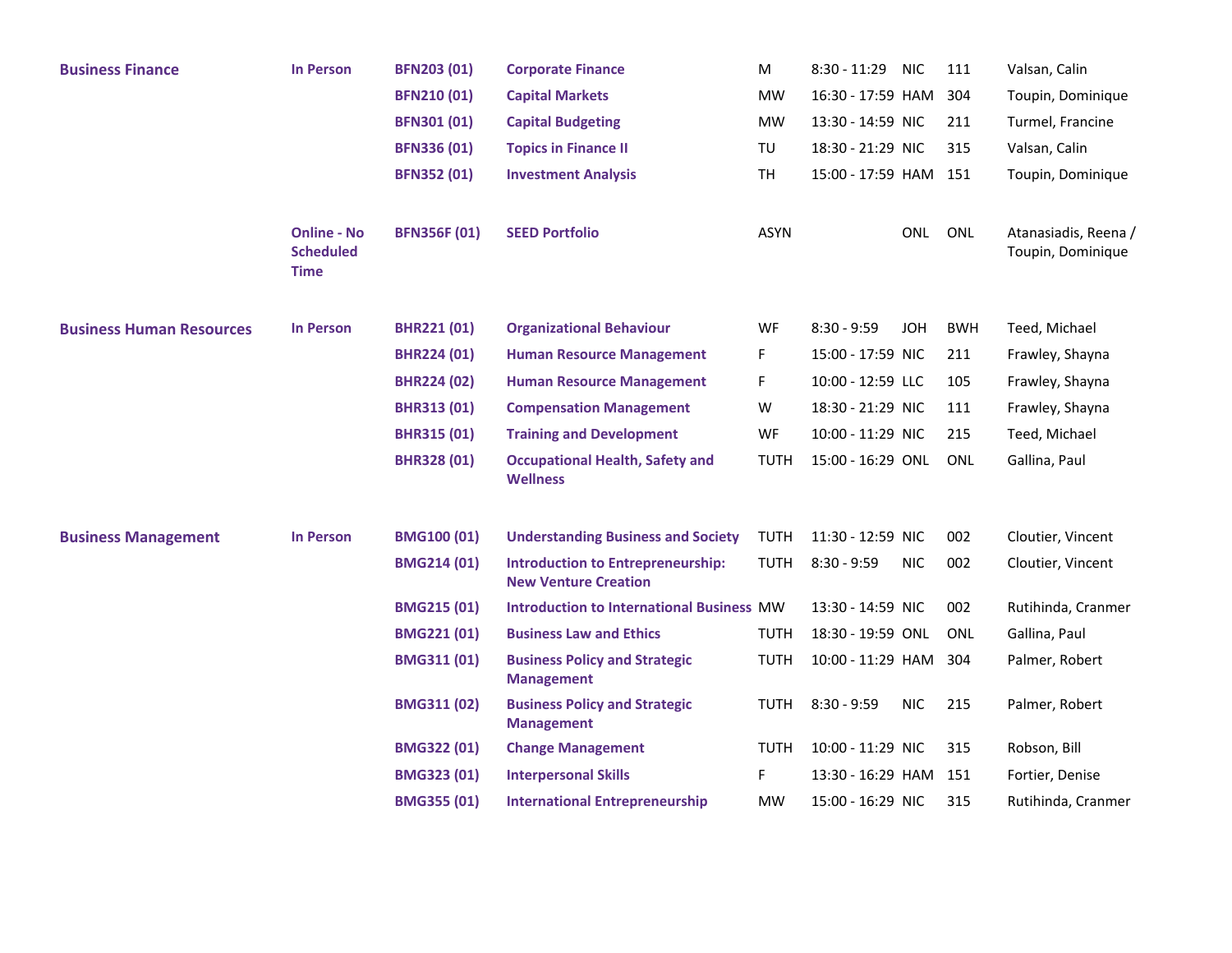|                                                                 | Online -<br><b>Scheduled</b><br><b>Time</b> | <b>BMG221 (02)</b> | <b>Business Law and Ethics</b>                                               | TUTH        | 11:30 - 12:59 ONL ONL |     | Gallina, Paul         |
|-----------------------------------------------------------------|---------------------------------------------|--------------------|------------------------------------------------------------------------------|-------------|-----------------------|-----|-----------------------|
| <b>Business Marketing</b>                                       | <b>In Person</b>                            | <b>BMK211 (01)</b> | <b>Marketing Management</b>                                                  | TUTH        | 10:00 - 11:29 NIC     | 002 | <b>TBA</b>            |
|                                                                 |                                             | <b>BMK214 (01)</b> | <b>Consumer Behavior</b>                                                     | <b>TUTH</b> | 13:30 - 14:59 NIC     | 002 | Wang, Yanan           |
|                                                                 |                                             | <b>BMK340 (01)</b> | <b>Product Strategy and Innovation</b>                                       | F.          | 8:30 - 11:29 NIC      | 111 | Kayed, Mohammad       |
|                                                                 |                                             | <b>BMK355 (01)</b> | <b>Happiness Marketing</b>                                                   | TUTH        | 15:00 - 16:29 HAM     | 304 | Wang, Yanan           |
|                                                                 |                                             | <b>BMK381 (01)</b> | <b>Marketing Policies</b>                                                    | <b>TUTH</b> | 16:30 - 17:59 NIC     | 211 | Wang, Yanan           |
|                                                                 |                                             | <b>BMK392 (01)</b> | <b>Entrepreneurship Practicum II</b>                                         | M           | 8:30 - 11:29 NIC      | 312 | Kayed, Mohammad       |
| <b>Bus Mgmt Science Information In Person</b><br><b>Systems</b> |                                             | <b>BCS216 (01)</b> | <b>Business Information Technology</b><br><b>Strategy</b>                    | W           | 15:00 - 17:59 NIC     | 004 | Agourram, Hafid       |
|                                                                 |                                             | <b>BCS220 (01)</b> | <b>Management of Information Systems TUTH</b>                                |             | 16:30 - 17:59 HAM     | 304 | Agourram, Hafid       |
|                                                                 |                                             | <b>BCS220 (02)</b> | <b>Management of Information Systems TUTH</b>                                |             | 18:30 - 19:59 HAM     | 304 | Agourram, Hafid       |
|                                                                 |                                             | <b>BCS422 (01)</b> | <b>Integrated Enterprise Systems and</b><br><b>Business Processes</b>        | TU          | 13:30 - 16:29 NIC     | 113 | Gagnon, Elisa         |
|                                                                 |                                             | <b>BMA140 (01)</b> | <b>Statistical Analysis for Business</b><br><b>Decisions I</b>               | MW          | 16:30 - 17:59 NIC     | 001 | <b>TBA</b>            |
|                                                                 |                                             | <b>BMA141 (01)</b> | <b>Statistical Analysis for Business</b><br><b>Decisions II</b>              | MW          | 18:30 - 19:59 HAM 304 |     | <b>TBA</b>            |
|                                                                 |                                             | <b>BMS231 (01)</b> | <b>Operations Management</b>                                                 | W           | 18:30 - 21:29 NIC     | 002 | Nunez, Juan Francisco |
| <b>Business</b>                                                 | <b>In Person</b>                            | <b>BMK334 (01)</b> | <b>Digital Marketing</b>                                                     | W           | 10:00 - 12:59 LLC     | 105 | Davis, Svetlana       |
|                                                                 |                                             | <b>BUS190 (01)</b> | <b>Special Topics Business I</b>                                             | F           | 13:30 - 16:29 NIC     | 111 | TBA                   |
| <b>Information Literacy and</b><br><b>Critical Think</b>        | <b>In Person</b>                            | ILT100 (01)        | <b>Information Literacy and Critical</b><br><b>Thinking (Lab) (Business)</b> | TH.         | 15:00 - 16:29 LLC     | 002 | Heath, Sarah          |
| <b>School of Education</b>                                      |                                             |                    |                                                                              |             |                       |     |                       |
| <b>Education</b>                                                | <b>In Person</b>                            | <b>EDU102 (01)</b> | <b>Philosophy of Education</b>                                               | <b>TUTH</b> | 13:30 - 14:59 NIC     | 312 | <b>TBA</b>            |
|                                                                 |                                             | <b>EDU138 (01)</b> | <b>Foundations of the Teaching</b><br><b>Profession (Elementary)</b>         | <b>TUTH</b> | 10:00 - 11:29 NIC     | 312 | <b>TBA</b>            |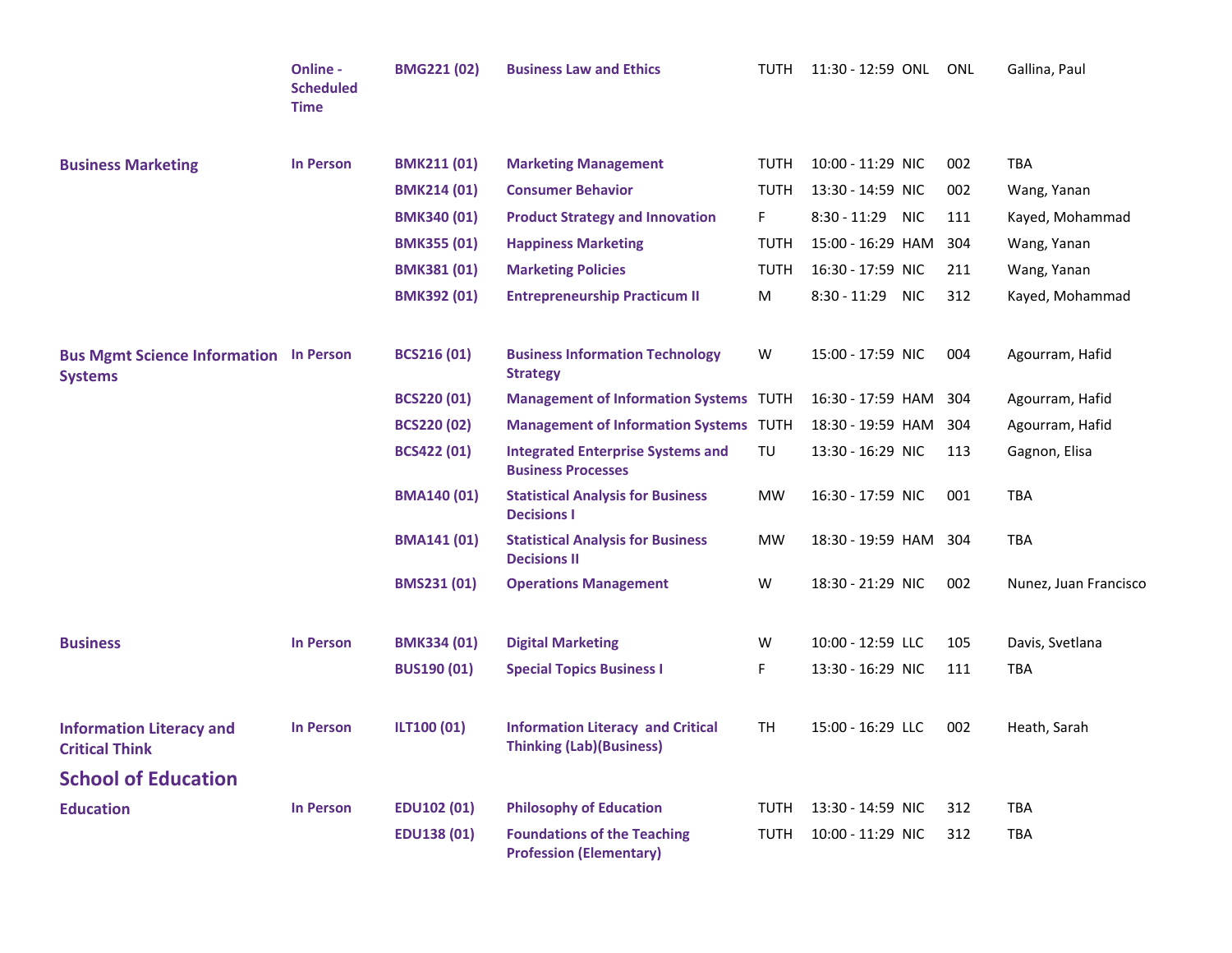| <b>Education</b> | <b>In Person</b> | <b>EDU205 (01)</b> | <b>Education, Colonialism &amp; De-</b><br><b>Colonization</b>                                                | TUTH        | 11:30 - 12:59 NIC |            | 310 | <b>TBA</b>         |
|------------------|------------------|--------------------|---------------------------------------------------------------------------------------------------------------|-------------|-------------------|------------|-----|--------------------|
|                  |                  | <b>EDU205 (02)</b> | <b>Education, Colonialism &amp; De-</b><br><b>Colonization</b>                                                | TUTH        | 10:00 - 11:29 NIC |            | 310 | <b>TBA</b>         |
|                  |                  | <b>EDU207 (01)</b> | <b>Teaching Young Second Language</b><br><b>Learners</b>                                                      | TUTH        | $8:30 - 9:59$     | <b>NIC</b> | 310 | Lau, Sunny         |
|                  |                  | <b>EDU208 (01)</b> | <b>Drama Techniques for Language</b><br><b>Teaching</b>                                                       | M           | 13:30 - 16:29 NIC |            | 312 | TBA                |
|                  |                  | <b>EDU214 (01)</b> | <b>Gender and Sexuality in Education</b>                                                                      | W           | 10:00 - 12:59 NIC |            | 312 | <b>TBA</b>         |
|                  |                  | <b>EDU218 (01)</b> | <b>History of Education</b>                                                                                   | W           | 10:00 - 12:59 NIC |            | 310 | Di Mascio, Anthony |
|                  |                  | <b>EDU228 (01)</b> | <b>Practicum II-Elementary</b>                                                                                | <b>TUTH</b> | 13:30 - 14:59 NIC |            | 310 | <b>TBA</b>         |
|                  |                  | <b>EDU229 (01)</b> | <b>Practicum II - Secondary</b>                                                                               | <b>TUTH</b> | 15:00 - 16:29 NIC |            | 312 | <b>TBA</b>         |
|                  |                  | <b>EDU231 (01)</b> | <b>Prekindergarten and Kindergarten</b><br><b>Education</b>                                                   | TH          | 18:30 - 21:29 NIC |            | 310 | <b>TBA</b>         |
|                  |                  | <b>EDU285 (01)</b> | <b>The Reading Process</b>                                                                                    | W           | 10:00 - 12:59 NIC |            | 110 | TBA                |
|                  |                  | <b>EDU309 (01)</b> | <b>Effective Teaching Methods at the</b><br><b>Elementary Level</b>                                           | W           | 18:30 - 21:29 NIC |            | 312 | TBA                |
|                  |                  | <b>EDU315 (01)</b> | <b>Applying the Psychology of Learning</b><br>and Motivation to the Design of<br><b>Learning Environments</b> | TH          | $8:30 - 9:59$     | <b>NIC</b> | 312 | <b>TBA</b>         |
|                  |                  | <b>EDU315 (02)</b> | <b>Applying the Psychology of Learning</b><br>and Motivation to the Design of<br><b>Learning Environments</b> | W           | 18:30 - 21:29 NIC |            | 310 | <b>TBA</b>         |
|                  |                  | <b>EDU321 (01)</b> | Methods in the Teaching of Language TUTH 16:30 - 17:59 NIC<br><b>Arts I (Elementary)</b>                      |             |                   |            | 312 | <b>TBA</b>         |
|                  |                  | <b>EDU328 (01)</b> | <b>Professional Practice</b>                                                                                  | <b>TBA</b>  |                   | <b>TBA</b> | TBA | <b>TBA</b>         |
|                  |                  | <b>EDU329 (01)</b> | <b>Professional Practice</b>                                                                                  | <b>TBA</b>  |                   | TBA        | TBA | <b>TBA</b>         |
|                  |                  | <b>EDU339 (01)</b> | <b>Effective Teaching Methods and</b><br><b>Evaluation I</b>                                                  | TU          | 18:30 - 21:29 NIC |            | 310 | <b>TBA</b>         |
|                  |                  | <b>EDU341 (01)</b> | <b>Methods in Teaching English</b><br>Language Arts at the Secondary Level<br>п                               | M           | $8:30 - 11:29$    | <b>LLC</b> | 106 | <b>TBA</b>         |
|                  |                  | <b>EDU344 (01)</b> | <b>Methods in Teaching Social Sciences</b><br>at the Secondary Level I                                        | W           | $8:30 - 9:59$     | LLC        | 106 |                    |
|                  |                  | <b>EDU346 (01)</b> | <b>Methods in Teaching Mathematics,</b><br><b>Science and Technology at the</b><br><b>Secondary Level I</b>   | M           | 18:30 - 19:59 NIC |            | 213 | <b>TBA</b>         |
|                  |                  |                    |                                                                                                               |             |                   |            |     |                    |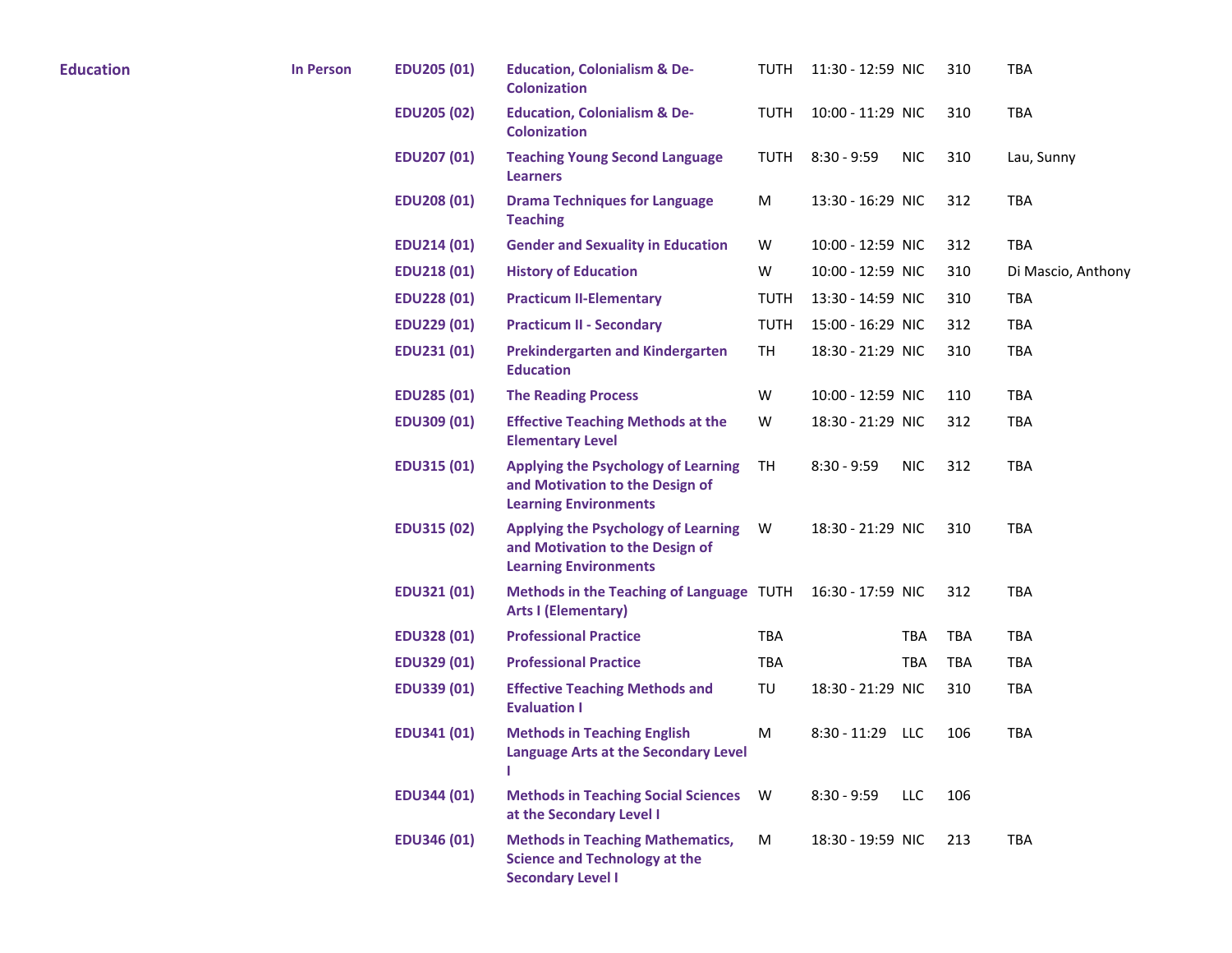| <b>Education</b>                    | <b>In Person</b>                            | <b>EDU348 (01)</b>  | <b>Professional Seminars Lab</b><br>(Elementary)                                                          | W           | 15:00 - 16:29 NIC     |            | 312        | TBA              |
|-------------------------------------|---------------------------------------------|---------------------|-----------------------------------------------------------------------------------------------------------|-------------|-----------------------|------------|------------|------------------|
|                                     |                                             | <b>EDU349 (01)</b>  | <b>Professional Seminars Lab</b><br>(Secondary)                                                           | TU          | 16:30 - 17:59 NIC     |            | 310        | <b>TBA</b>       |
|                                     |                                             | <b>EDU406 (01)</b>  | <b>Student Centered Evaluation</b>                                                                        | W           | 13:30 - 14:59 NIC     |            | 310        | <b>TBA</b>       |
|                                     |                                             | <b>EDU406 (02)</b>  | <b>Student Centered Evaluation</b>                                                                        | W           | $8:30 - 9:59$         | <b>NIC</b> | 310        | <b>TBA</b>       |
|                                     |                                             | <b>EDU428 (01)</b>  | <b>Internship - Elementary</b>                                                                            | <b>TBA</b>  |                       | TBA        | TBA        | <b>TBA</b>       |
|                                     |                                             | <b>EDU429 (01)</b>  | <b>Internship - Secondary</b>                                                                             | <b>TBA</b>  |                       | <b>TBA</b> | TBA        | <b>TBA</b>       |
|                                     | Online -                                    | <b>EDU122 (01)</b>  | <b>Using Technology to Support Learning TUTH</b>                                                          |             | 13:30 - 14:59 ONL     |            | <b>ONL</b> | Bures, Eva       |
|                                     | <b>Scheduled</b><br><b>Time</b>             | <b>EDU419F (01)</b> | <b>Interdisciplinary Teaching and</b><br><b>Integration of Learning at the</b><br><b>Elementary Level</b> | F.          | 13:00 - 15:59 ONL     |            | <b>ONL</b> | <b>TBA</b>       |
|                                     |                                             | <b>EDU420F (01)</b> | <b>Interdisciplinary Teaching and</b><br><b>Integration of Learning at the</b><br><b>Secondary Level</b>  | F.          | 13:00 - 15:59 ONL     |            | ONL        | <b>TBA</b>       |
| <b>Graduate School of Education</b> | <b>In Person</b>                            | GSE540 (01)         | <b>Sociological Perspectives in Schooling TBA</b>                                                         |             |                       | <b>NIC</b> | 310        | Taylor, Lisa     |
|                                     | Online -<br><b>Scheduled</b><br><b>Time</b> | GSE503 (01)         | <b>Curriculum Explorations I</b>                                                                          | SA          | 13:00 - 15:59 ONL     |            | ONL        | <b>TBA</b>       |
| <b>Division of Humanities</b>       |                                             |                     |                                                                                                           |             |                       |            |            |                  |
| <b>Classical Studies</b>            | <b>In Person</b>                            | <b>CLA150 (01)</b>  | The Ancient World in Film and<br><b>Television</b>                                                        | <b>TUTH</b> | 13:30 - 14:59 MOL 110 |            |            | <b>TBA</b>       |
|                                     |                                             | <b>CLA160 (01)</b>  | <b>Rome: The Republic</b>                                                                                 | <b>TUTH</b> | 10:00 - 11:29 NIC     |            | 211        | Tracy, Catherine |
|                                     |                                             | <b>CLA170 (01)</b>  | <b>Greek &amp; Latin Terminology for</b><br><b>Medicine &amp; Life Sciences</b>                           | <b>TUTH</b> | 10:00 - 11:29 NIC     |            | 004        | <b>TBA</b>       |
|                                     |                                             | CLA201 (01)         | <b>Ancient Slavery and its Legacy</b>                                                                     | TUTH        | 15:00 - 16:29 LLC     |            | 106        | Tracy, Catherine |
|                                     |                                             | <b>CLA207 (01)</b>  | <b>Early Roman Art</b>                                                                                    | MW          | 16:30 - 17:59 MOL 110 |            |            | Cianca, Jenn     |
|                                     |                                             | <b>CLA231 (01)</b>  | <b>Independent Study</b>                                                                                  | F.          | 13:30 - 16:29 JOH     |            | 322        | Tracy, Catherine |
|                                     |                                             | <b>CLA240 (01)</b>  | <b>Signs of the Past: Archaeological</b><br>Interpretation                                                | MW          | 13:30 - 14:59 LLC     |            | 106        | TBA              |
|                                     |                                             | CLA321 (01)         | <b>Laws and Outlaws in Ancient Rome</b>                                                                   | W           | 10:00 - 12:59 MCG 101 |            |            | Tracy, Catherine |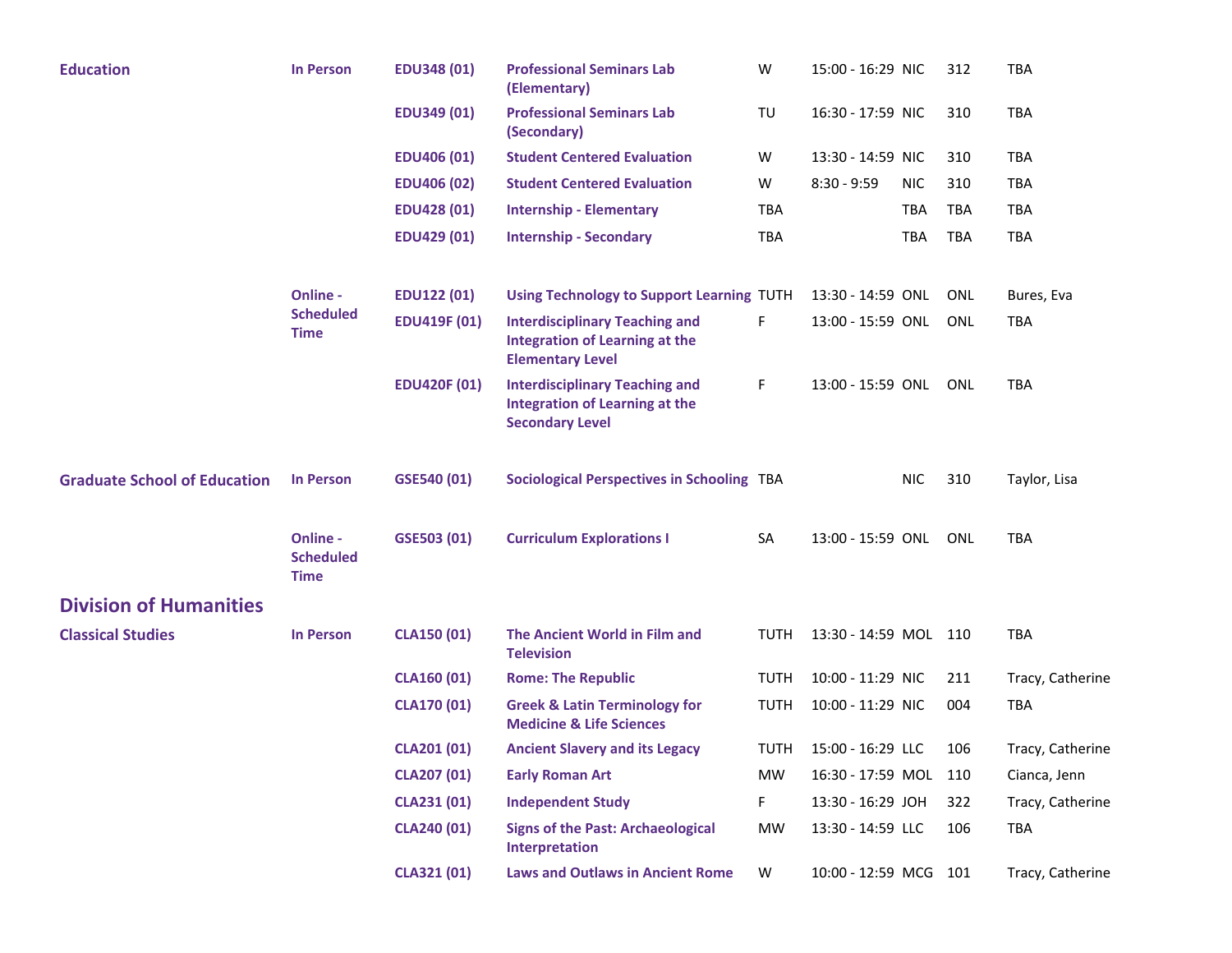| <b>Classical Studies</b>                                 | <b>In Person</b> | <b>GRE101F (01)</b> | <b>Beginners' Greek</b>                                                            | TUTH        | 16:30 - 17:59 NIC     |            | 116           | Cianca, Jenn     |
|----------------------------------------------------------|------------------|---------------------|------------------------------------------------------------------------------------|-------------|-----------------------|------------|---------------|------------------|
|                                                          |                  | LAT202 (01)         | <b>Intermediate Latin II</b>                                                       | <b>TBA</b>  |                       | <b>TBA</b> | TBA           | <b>TBA</b>       |
| <b>Humanities Division Arts</b><br><b>Administration</b> | <b>In Person</b> | AAD202 (01)         | <b>International Market Development</b><br>for the Arts                            | TUTH        | 11:30 - 12:59 HAM 151 |            |               | Charron, Esther  |
|                                                          |                  | AAD204 (01)         | Financing the Arts: Fundraising in the MW<br><b>Private and Public Sector</b>      |             | 15:00 - 16:29 JOH     |            | 150           | Charron, Esther  |
|                                                          |                  | AAD251 (01)         | Arts Administration: The External and TUTH 8:30 - 9:59<br><b>Legal Environment</b> |             |                       | <b>NIC</b> | 110           | Charron, Esther  |
|                                                          |                  | AAD253 (01)         | <b>Arts Administration: External</b><br><b>Practicum</b>                           | <b>TBA</b>  |                       | <b>TBA</b> | <b>TBA</b>    | Charron, Esther  |
|                                                          |                  | AAD353 (01)         | <b>Arts Administraiton - External</b><br><b>Practicum</b>                          | <b>TBA</b>  |                       | <b>TBA</b> | TBA           | Charron, Esther  |
| <b>Drama</b>                                             | <b>In Person</b> | <b>DRA110 (01)</b>  | 1800 Theatre Histories: The industrial TUTH<br>and post-industrial world           |             | 15:00 - 16:29 NIC     |            | 315           | Rideout, George  |
|                                                          |                  | <b>DRA132 (01)</b>  | <b>Acting II</b>                                                                   | WF          | 11:30 - 12:59 CEN     |            | <b>STUDIO</b> | TBA              |
|                                                          |                  | <b>DRA132 (02)</b>  | <b>Acting II</b>                                                                   | WF          | $8:30 - 9:59$         | <b>CEN</b> | STUDIO TBA    |                  |
|                                                          |                  | <b>DRA162 (01)</b>  | <b>Introduction to Scenography</b>                                                 | <b>TUTH</b> | 16:30 - 17:59 NIC     |            | 111           | <b>TBA</b>       |
|                                                          |                  | <b>DRA201 (01)</b>  | <b>Contemporary Canadian Drama</b>                                                 | <b>MW</b>   | 13:30 - 14:59 NIC     |            | 111           | Rideout, George  |
|                                                          |                  | <b>DRA212 (01)</b>  | <b>Theatre and the State</b>                                                       | <b>TUTH</b> | 11:30 - 12:59 JOH     |            | 102           | Harries, Rebecca |
|                                                          |                  | <b>DRA234 (01)</b>  | <b>Acting IV</b>                                                                   | <b>MW</b>   | 16:30 - 17:59 CEN     |            | REHRSL        | Harries, Rebecca |
|                                                          |                  | <b>DRA250 (01)</b>  | <b>Intermediate Technical Theatre</b><br><b>Stagecraft</b>                         | <b>TUTH</b> | $8:30 - 9:59$         | <b>CEN</b> | STUDIO TBA    |                  |
|                                                          |                  | <b>DRA281 (01)</b>  | <b>Playwriting I</b>                                                               | <b>TUTH</b> | 10:00 - 11:29 LLC     |            | 105           | Rideout, George  |
|                                                          |                  | <b>DRA332 (01)</b>  | <b>Production II: Performance</b>                                                  | <b>TUTH</b> | 16:30 - 17:59 CEN     |            | <b>STUDIO</b> | <b>TBA</b>       |
|                                                          |                  | <b>DRA391 (01)</b>  | <b>Theatre Praxis: Contemporary</b><br><b>Theatre Creation I</b>                   | <b>TUTH</b> | 13:30 - 14:59 CEN     |            | REHRSL TBA    |                  |
| <b>English</b>                                           | <b>In Person</b> | <b>CDC100 (01)</b>  | <b>Introduction to Communication</b>                                               | <b>TUTH</b> | 15:00 - 16:29 NIC     |            | 211           | McBrine, Patrick |
|                                                          |                  | <b>ENG102 (01)</b>  | <b>Approaches to Media Studies</b>                                                 | <b>TUTH</b> | 13:30 - 14:59 NIC     |            | 004           | Woodward, Steven |
|                                                          |                  | <b>ENG113 (01)</b>  | <b>English Literary Tradition: The</b><br><b>Eighteenth Century to the Present</b> | WF          | 10:00 - 11:29 NIC     |            | 004           | Malley, Shawn    |
|                                                          |                  | <b>ENG118 (01)</b>  | <b>Literature of the Environment</b>                                               | MW          | 18:30 - 19:59 NIC     |            | 211           |                  |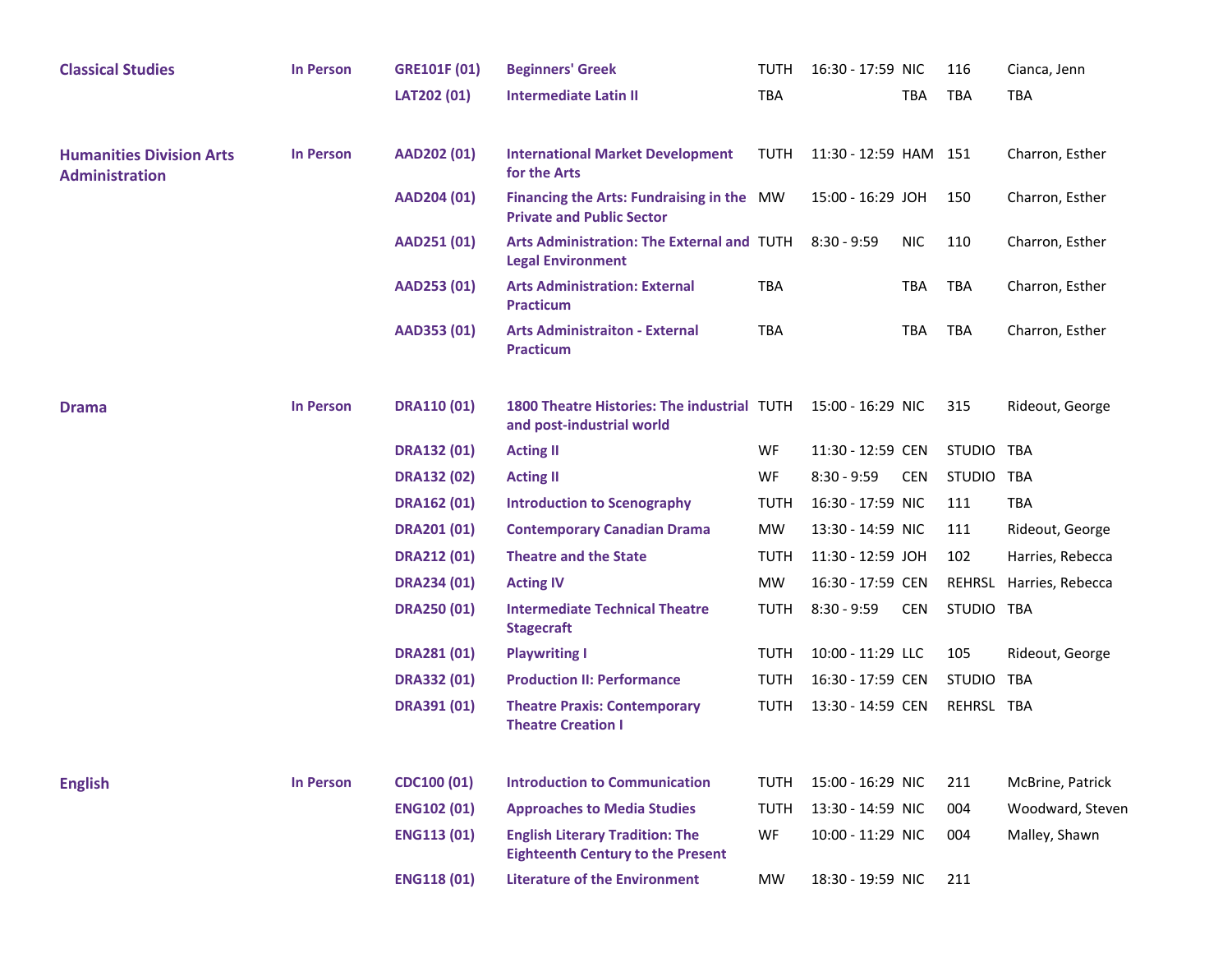| <b>English</b>                     | <b>In Person</b> | <b>ENG209 (01)</b> | <b>Introduction to Creative Writing</b>                                                                 | <b>TUTH</b> | 16:30 - 17:59 NIC            | 315 | <b>TBA</b>       |
|------------------------------------|------------------|--------------------|---------------------------------------------------------------------------------------------------------|-------------|------------------------------|-----|------------------|
|                                    |                  | <b>ENG210 (01)</b> | <b>History of Children's Literature</b>                                                                 | <b>TUTH</b> | 10:00 - 11:29 MOL            | 110 | Davis, Heather   |
|                                    |                  | <b>ENG224 (01)</b> | Jacobean Shakespeare (1603-1614)                                                                        | M           | 8:30 - 11:29 NIC             | 215 | Riddell, Jessica |
|                                    |                  | <b>ENG237 (01)</b> | <b>Lessons from the Marvel Universe</b>                                                                 | М           | 18:30 - 21:29 NIC            | 004 | Riddell, Jessica |
|                                    |                  | <b>ENG238 (01)</b> | <b>Confessions, Memoirs and Life</b><br><b>Writing</b>                                                  | <b>TUTH</b> | 11:30 - 12:59 NIC            | 211 |                  |
|                                    |                  | <b>ENG249 (01)</b> | Early Romantic Poetry: Revolutionary MW<br><b>Experiments</b>                                           |             | 15:00 - 16:29 NIC            | 211 |                  |
|                                    |                  | <b>ENG275 (01)</b> | <b>The Contemporary Canadian Novel</b>                                                                  | MW          | 16:30 - 17:59 NIC            | 211 | <b>TBA</b>       |
|                                    |                  | <b>ENG278 (01)</b> | <b>Science Fiction in Literature and Film</b>                                                           | <b>MW</b>   | 13:30 - 14:59 NIC            | 110 | Brophy, Gregory  |
|                                    |                  | <b>ENG298 (01)</b> | <b>Studies in Directors/Actors: Alfred</b><br><b>Hitchcock</b>                                          | <b>TUTH</b> | 18:30 - 19:59 NIC            | 004 | Woodward, Steven |
|                                    |                  | <b>ENG310 (01)</b> | <b>Old English</b>                                                                                      | <b>TUTH</b> | 10:00 - 11:29 LLC            | 106 | McBrine, Patrick |
|                                    |                  | <b>ENG350 (01)</b> | <b>Ghosts in the Machine: Technology,</b><br><b>Media and Literature in Victorian</b><br><b>England</b> | WF          | 11:30 - 12:59 NIC            | 116 | Brophy, Gregory  |
|                                    |                  | <b>ENG358 (01)</b> | <b>Approaches to Indigenous Literary</b><br><b>Cultures in Canada</b>                                   | <b>TUTH</b> | 15:00 - 16:29 JOH            | 322 | TBA              |
| <b>English Second Language</b>     | <b>In Person</b> | <b>ESL122 (01)</b> | <b>Advanced English Grammar: Tense,</b><br><b>Stylistic and Text Analysis</b>                           | F           | $8:30 - 11:29$<br><b>JOH</b> | 150 | TBA              |
|                                    |                  | <b>ESL127 (01)</b> | <b>Oral Discourse II</b>                                                                                | W           | 13:30 - 16:29 BAN            | 127 | TBA              |
|                                    |                  | <b>ESL210 (01)</b> | <b>Advanced Writing and Text Analysis</b>                                                               | W           | $8:30 - 11:29$<br><b>NIC</b> | 111 | TBA              |
|                                    |                  | <b>ESL211 (01)</b> | <b>Advanced Communicative Skills I</b>                                                                  | <b>TUTH</b> | 18:30 - 21:29 NIC            | 213 | TBA              |
|                                    |                  | <b>ESL212 (01)</b> | <b>Advanced Communicative Skills II</b>                                                                 | <b>TUTH</b> | 18:30 - 21:29 NIC            | 213 | <b>TBA</b>       |
| <b>English Writing Proficiency</b> | <b>In Person</b> | <b>EWP115 (01)</b> | <b>English Grammar in Context</b>                                                                       | <b>MW</b>   | 15:00 - 16:29 HAM 151        |     | Davis, Heather   |
| <b>Fine Arts History</b>           | <b>In Person</b> | FIH102 (01)        | Survey of Western Art II: Renaissance TUTH 11:30 - 12:59 MOL 110<br>to Neoclassicism                    |             |                              |     | Klucinskas, Jean |
|                                    |                  | FIH221 (01)        | Art from the 1960s to the end of the<br><b>Twentieth-Century</b>                                        | TH          | 15:00 - 17:59 NIC            | 004 | Klucinskas, Jean |
|                                    |                  | FIH240 (01)        | <b>Art, Popular and Mass Culture</b>                                                                    | M           | 15:00 - 17:59 NIC            | 004 | TBA              |
|                                    |                  | FIH318 (01)        | <b>Current Art Practices and Production WF</b>                                                          |             | 11:30 - 12:59 MOL 110        |     | <b>TBA</b>       |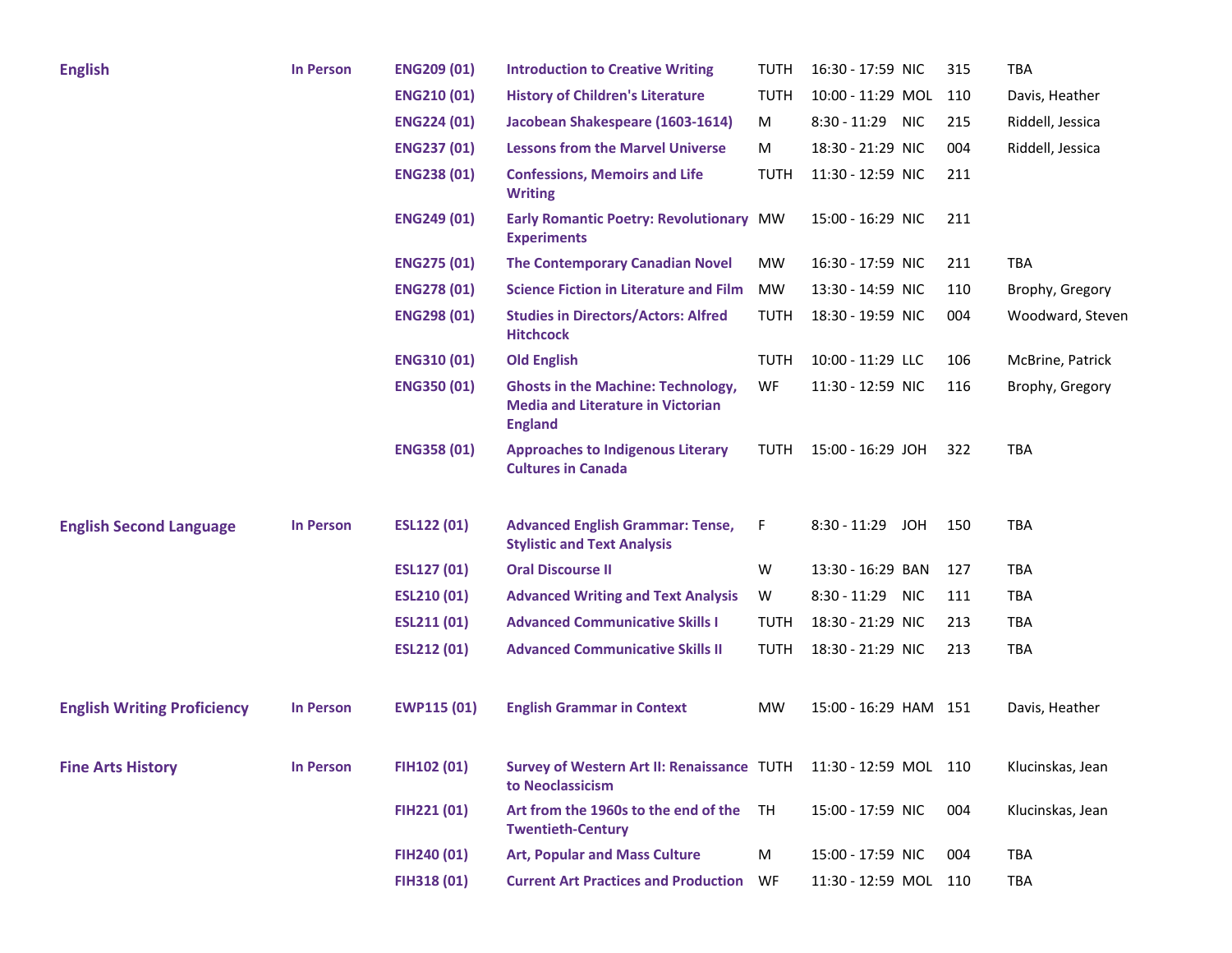| <b>Fine Arts</b> | <b>In Person</b> | <b>FIN218 (01)</b> | <b>Digital Imaging for the Artist I</b>                                   | TUTH        | 16:30 - 17:59 NIC         | 113 | TBA                    |
|------------------|------------------|--------------------|---------------------------------------------------------------------------|-------------|---------------------------|-----|------------------------|
|                  |                  | <b>FIN301 (01)</b> | <b>Art Education: Theory and Practice</b>                                 | F.          | 8:30 - 11:29 MOL 111      |     | Benson, Jim            |
|                  |                  | FIS107 (01)        | <b>Beginning Sculpture</b>                                                | <b>TH</b>   | 13:30 - 16:29 MOL 113     |     | Godbout, Mona          |
|                  |                  | <b>FIS118 (01)</b> | <b>Beginning Painting</b>                                                 | M           | 8:30 - 11:29 MOL 206      |     | Millington, Darren     |
|                  |                  | FIS128 (01)        | <b>Beginning Photography</b>                                              | <b>TH</b>   | 10:00 - 12:59 NIC         | 113 | Durocher, Micheline    |
|                  |                  | FIS140 (01)        | <b>Foundation Studio</b>                                                  | W           | 10:00 - 12:59 MOL 113     |     | Neumann, Regine        |
|                  |                  | <b>FIS170 (01)</b> | <b>Sculpture I</b>                                                        | M           | MOL 113<br>$8:30 - 11:29$ |     | Benson, Jim            |
|                  |                  | FIS181 (01)        | <b>Painting I</b>                                                         | F.          | $8:30 - 11:29$<br>MOL 206 |     | Millington, Darren     |
|                  |                  | FIS260 (01)        | <b>Drawing II</b>                                                         | TH          | MOL 206<br>$8:30 - 11:29$ |     | Godbout, Mona          |
|                  |                  | FIS275 (01)        | <b>Fiber Art I</b>                                                        | F           | 13:30 - 16:29 MOL 113     |     | Neumann, Regine        |
|                  |                  | FIS291 (01)        | <b>Printmaking: Relief</b>                                                | TU          | 15:00 - 17:59 MOL 217     |     | Durocher, Micheline    |
|                  |                  | FIS372 (01)        | <b>Sculpture III</b>                                                      | <b>TH</b>   | 10:00 - 12:59 MOL 113     |     | Benson, Jim            |
|                  |                  | FIS382 (01)        | <b>Painting III</b>                                                       | TU          | 10:00 - 12:59 MOL 206     |     | Millington, Darren     |
| <b>French</b>    | <b>In Person</b> | <b>FRA166 (01)</b> | Textes en contexte: initiation à la<br>littérature québécoise             | <b>TH</b>   | 13:30 - 16:29 JOH         | 102 | Gilbert, Simon         |
|                  |                  | <b>FRA308 (01)</b> | Traduction en contexte réel                                               | <b>TUTH</b> | 13:30 - 14:59 HAM         | 305 | Théberge, Sarah        |
|                  |                  | <b>FRA355 (01)</b> | Versification: voyage dans la poésie<br>française et quebécoise           | TU          | 13:30 - 16:29 JOH         | 102 | Bertrand-Savard, Sarah |
|                  |                  | <b>FRE100 (01)</b> | <b>French I</b>                                                           | TUTH        | 16:30 - 17:59 LLC         | 106 | Fofana, Malé           |
|                  |                  | <b>FRE101 (01)</b> | <b>French II</b>                                                          | WF          | 10:00 - 11:29 NIC         | 211 | Gilbert, Simon         |
|                  |                  | <b>FRE115 (01)</b> | <b>Introduction to French Phonetics and</b><br><b>Aural Comprehension</b> | WF          | 11:30 - 12:59 NIC         | 213 | Dault, Caroline        |
|                  |                  | <b>FRE120 (01)</b> | <b>French III</b>                                                         | <b>WF</b>   | 11:30 - 12:59 HAM         | 305 | Gilbert, Simon         |
|                  |                  | <b>FRE121 (01)</b> | <b>French IV</b>                                                          | WF          | 10:00 - 11:29 NIC         | 213 | Dault, Caroline        |
|                  |                  | FRE141 (01)        | <b>Grammatical Review (French VI)</b>                                     | <b>TUTH</b> | 10:00 - 11:29 HAM         | 151 | Théberge, Sarah        |
|                  |                  | <b>FRE155 (01)</b> | <b>Culture and Society. Conversational</b><br><b>French II</b>            | <b>TUTH</b> | 18:30 - 19:59 NIC         | 312 | Leroy, Olivier         |
|                  |                  | FRE156 (01)        | <b>French Written Communication II</b>                                    | TUTH        | 18:30 - 19:59 JOH         | 102 | Fofana, Malé           |
|                  |                  | <b>FRE180 (01)</b> | <b>French for Arts and Culture</b>                                        | M           | 18:30 - 21:29 NIC         | 008 | <b>TBA</b>             |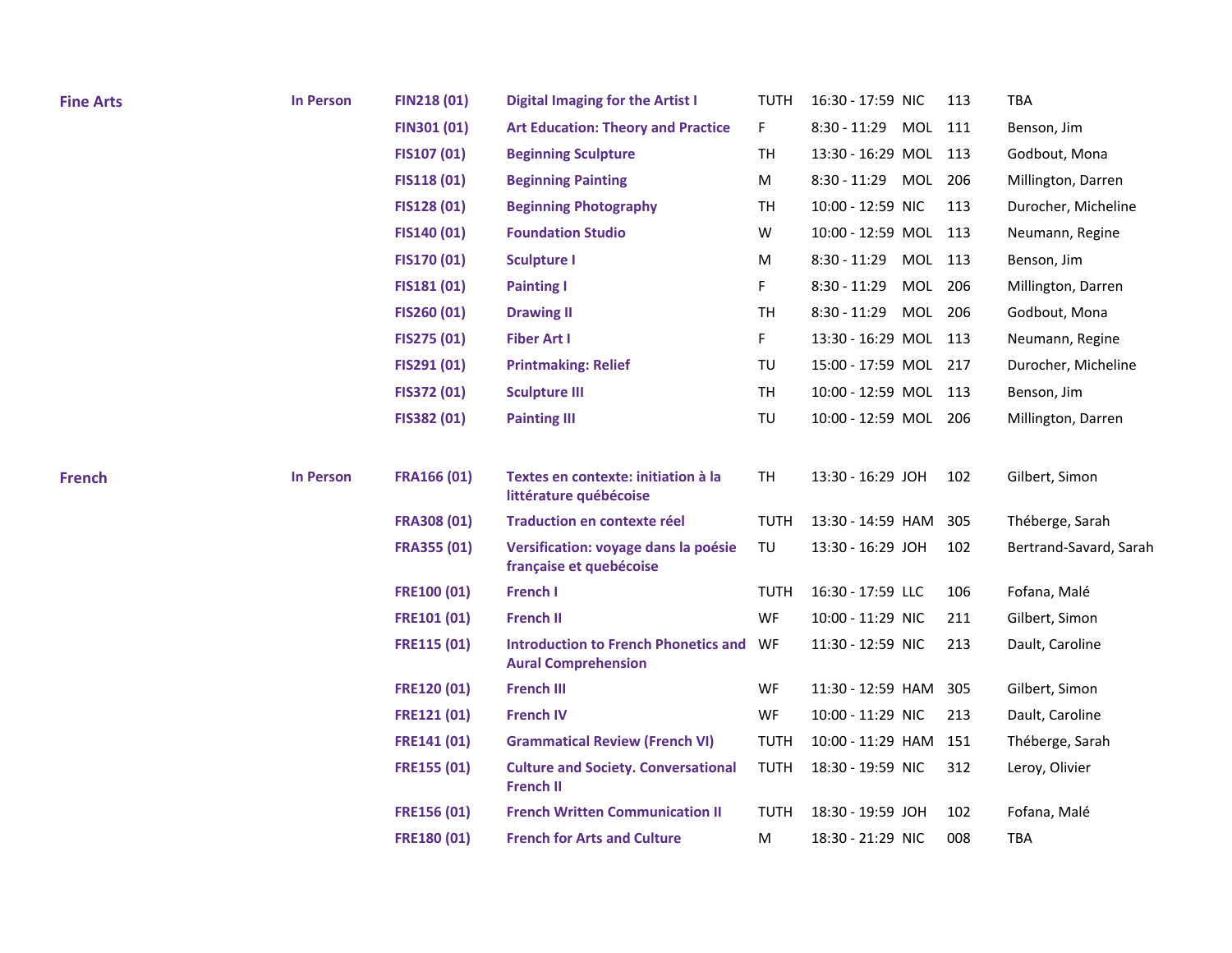|                                                          | Online -                                    | <b>FRE100 (02)</b>  | <b>French I</b>                                                                                              | <b>TUTH</b> | 16:30 - 17:59 ONL |            | ONL        | Fofana, Malé       |
|----------------------------------------------------------|---------------------------------------------|---------------------|--------------------------------------------------------------------------------------------------------------|-------------|-------------------|------------|------------|--------------------|
|                                                          | <b>Scheduled</b><br><b>Time</b>             | <b>FRE155 (02)</b>  | <b>Culture and Society. Conversational</b><br><b>French II</b>                                               | <b>TUTH</b> | 18:30 - 19:59 ONL |            | <b>ONL</b> | Leroy, Olivier     |
| <b>History and Global Studies</b>                        | <b>In Person</b>                            | HIS104 (01)         | The West in the World to 1750                                                                                | <b>MW</b>   | 15:00 - 16:29 NIC |            | 001        | <b>TBA</b>         |
|                                                          |                                             | <b>HIS200 (01)</b>  | <b>Historical Theories and Methods</b>                                                                       | <b>MW</b>   | 13:30 - 14:59 MCG |            | 100        | <b>TBA</b>         |
|                                                          |                                             | HIS201 (01)         | <b>Ancient Slavery and its Legacy</b>                                                                        | <b>TUTH</b> | 15:00 - 16:29 LLC |            | 106        | Barker, Gordon     |
|                                                          |                                             | HIS211 (01)         | <b>Canada Since 1945</b>                                                                                     | <b>TUTH</b> | 11:30 - 12:59 LLC |            | 105        | Manore, Jean       |
|                                                          |                                             | HIS217 (01)         | <b>The United States Since 1945</b>                                                                          | <b>TUTH</b> | 10:00 - 11:29 JOH |            | <b>BWH</b> | Barker, Gordon     |
|                                                          |                                             | HIS234 (01)         | <b>The Italian Renaissance</b>                                                                               | <b>MW</b>   | 16:30 - 17:59 JOH |            | 150        | <b>TBA</b>         |
|                                                          |                                             | HIS284 (01)         | <b>History of Modern China</b>                                                                               | М           | 18:30 - 21:29 LLC |            | 105        | <b>TBA</b>         |
|                                                          |                                             | <b>HIS299W (01)</b> | <b>Special Topics-19th Century American TUTH</b><br><b>Indigeneous Law: Framing an Empire</b><br>of Liberty? |             | 18:30 - 19:59 LLC |            | 106        | Barker, Gordon     |
|                                                          |                                             | HIS396 (01)         | <b>Public History</b>                                                                                        | TUTH        | 13:30 - 14:59 LLC |            | 105        | Manore, Jean       |
|                                                          | Online -<br><b>Scheduled</b><br><b>Time</b> | HIS217 (02)         | <b>The United States Since 1945</b>                                                                          | <b>TUTH</b> | 10:00 - 11:29 ONL |            | <b>ONL</b> | Barker, Gordon     |
|                                                          |                                             | HIS227 (01)         | The Stuff of History: An Introduction TUTH<br>to Material Culture                                            |             | 16:30 - 17:59 ONL |            | ONL        | <b>TBA</b>         |
|                                                          |                                             | <b>HIS299W (02)</b> | <b>Special Topics-19th Century American TUTH</b><br><b>Indigeneous Law: Framing an Empire</b><br>of Liberty? |             | 18:30 - 19:59 ONL |            | ONL        | Barker, Gordon     |
| <b>Information Literacy and</b><br><b>Critical Think</b> | <b>In Person</b>                            | ILT102 (01)         | <b>Information Retrieval and Evaluation TU</b><br><b>Skills for the Humanities (Lab)</b>                     |             | $8:30 - 9:59$     | LLC        | 105        | Bromby, Daniel     |
| <b>Liberal Arts</b>                                      | <b>In Person</b>                            | LIB218 (01)         | The History and Philosophy of Science MW                                                                     |             | 13:30 - 14:59 JOH |            | <b>BWH</b> | Gilbert, Bruce     |
| <b>Modern Languages and</b>                              | <b>In Person</b>                            | ABE102 (01)         | <b>Abenaki Language and Culture II</b>                                                                       | W           | 13:30 - 16:29 JOH |            | 102        | Charland, Philippe |
| <b>Cultures</b>                                          |                                             | <b>GER102 (01)</b>  | <b>Introductory German Language II</b>                                                                       | <b>TUTH</b> | $8:30 - 9:59$     | <b>NIC</b> | 213        | Boyer, Sophie      |
|                                                          |                                             | <b>GER202 (01)</b>  | <b>Intermediate German Language II</b>                                                                       | MW          | 16:30 - 17:59 MCG |            | 101        | Mainka, Vera       |
|                                                          |                                             | GER204 (01)         | <b>Intermediate German: Topics and</b><br><b>Texts II</b>                                                    | <b>TUTH</b> | 10:00 - 11:29 NIC |            | 213        | Boyer, Sophie      |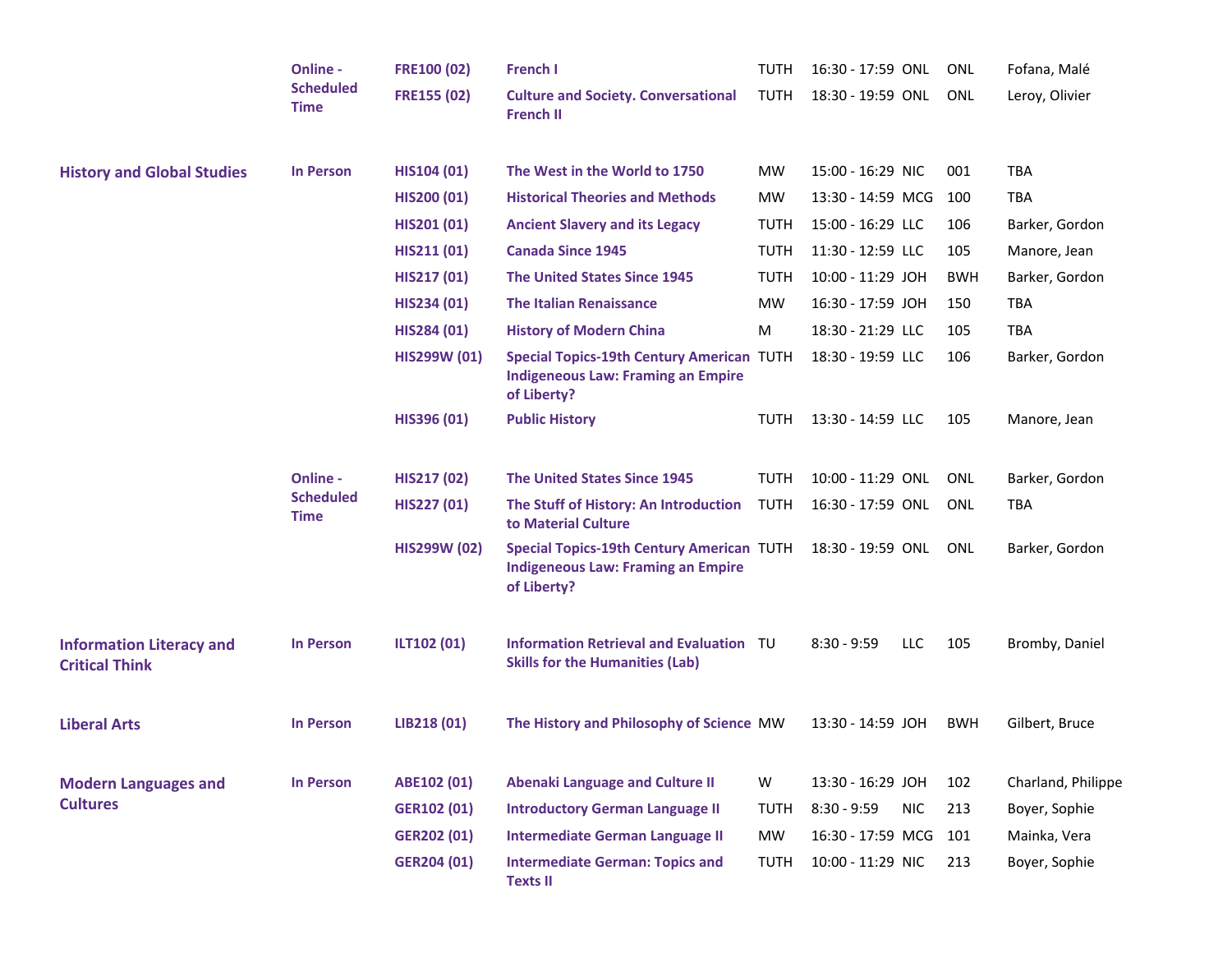| <b>Modern Languages and</b><br><b>Cultures</b> | <b>In Person</b>                | GER302 (01)         | <b>Advanced German Language: Reading MW</b><br>and Translating German II |             | 15:00 - 16:29 MCG 101 |            |            | Mainka, Vera         |
|------------------------------------------------|---------------------------------|---------------------|--------------------------------------------------------------------------|-------------|-----------------------|------------|------------|----------------------|
|                                                |                                 | JSE102 (01)         | Introduction to Japanese Language II TUTH                                |             | 13:30 - 14:59 MCG 100 |            |            | Ogata, Kensaku       |
|                                                |                                 | JSE202 (01)         | Intermediate Japanese Language II                                        | <b>TUTH</b> | 15:00 - 16:29 MCG 101 |            |            | Miyazaki, Masako     |
|                                                |                                 | <b>SPA102 (01)</b>  | <b>Spanish Language II</b>                                               | WF          | $8:30 - 9:59$         | HAM        | 305        | <b>TBA</b>           |
|                                                |                                 | <b>SPA102 (02)</b>  | <b>Spanish Language II</b>                                               | <b>TUTH</b> | 11:30 - 12:59 HAM     |            | 305        | <b>TBA</b>           |
|                                                |                                 | SPA202 (01)         | <b>Spanish Language IV</b>                                               | MW          | 15:00 - 16:29 NIC     |            | 116        | D'Escoubet, Gilberto |
|                                                |                                 | <b>SPA204 (01)</b>  | <b>Languae and Cultures in Practice II</b>                               | <b>MW</b>   | 13:30 - 14:59 MCG     |            | 101        | Tronsgard, Jordan    |
|                                                |                                 | SPA302 (01)         | <b>Advanced Spanish: Topics and Texts II TUTH</b>                        |             | 13:30 - 14:59 MCG 101 |            |            | D'Escoubet, Gilberto |
|                                                |                                 | SPA311 (01)         | <b>Spain: Civilization and Culture</b>                                   | WF          | 10:00 - 11:29 NIC     |            | 116        | Tronsgard, Jordan    |
|                                                |                                 | SPA342 (01)         | <b>Seminar in Literature</b>                                             | <b>TUTH</b> | 16:30 - 17:59 JOH     |            | 322        | D'Escoubet, Gilberto |
|                                                | <b>Online - No</b>              | <b>GER270 (01)</b>  | <b>Introduction to German Film</b>                                       | <b>ASYN</b> |                       | ONL        | ONL        | Boyer, Sophie        |
|                                                | <b>Scheduled</b><br><b>Time</b> | SPA330 (01)         | <b>Major Hispanic Authors</b>                                            | <b>ASYN</b> |                       | ONL        | ONL        | D'Escoubet, Gilberto |
| <b>Music</b>                                   | <b>In Person</b>                | <b>MTH151 (01)</b>  | <b>History of Musical Theatre to 1975</b>                                | <b>TUTH</b> | 11:30 - 12:59 BAN     |            | BAN        | <b>TBA</b>           |
|                                                |                                 | <b>MTH203 (01)</b>  | Dance V: Jazz                                                            | <b>TUTH</b> | 15:00 - 16:29 SPO     |            | DANCE      | TBA                  |
|                                                |                                 | <b>MUS104 (01)</b>  | <b>Modern Jazz</b>                                                       | <b>TUTH</b> | $8:30 - 9:59$         | <b>BAN</b> | <b>BAN</b> | <b>TBA</b>           |
|                                                |                                 | <b>MUS116 (01)</b>  | <b>Film Music II</b>                                                     | MW          | 16:30 - 17:59 BAN     |            | 127        | Osmun, Ross          |
|                                                |                                 | <b>MUS116W (01)</b> | <b>Film Music II</b>                                                     | MW          | 16:30 - 17:59 BAN     |            | 127        | Osmun, Ross          |
|                                                |                                 | MUS125 (01)         | <b>Musicianship II</b>                                                   | <b>TUTH</b> | 15:00 - 16:29 BAN     |            | 127        | TBA                  |
|                                                |                                 | <b>MUS135 (01)</b>  | <b>Materials of Music II</b>                                             | WF          | 10:00 - 11:29 BAN     |            | 127        | Osmun, Ross          |
|                                                |                                 | <b>MUS170 (01)</b>  | <b>Elective Instrument I</b>                                             | F.          | 13:30 - 14:59 BAN     |            | <b>BAN</b> | Osmun, Ross          |
|                                                |                                 | <b>MUS171 (01)</b>  | <b>Elective Instrument II</b>                                            | F.          | 13:30 - 14:59 BAN     |            | <b>BAN</b> | Osmun, Ross          |
|                                                |                                 | <b>MUS172 (01)</b>  | <b>Principal Instrument I</b>                                            | F.          | 13:30 - 14:59 BAN     |            | <b>BAN</b> | Osmun, Ross          |
|                                                |                                 | <b>MUS173 (01)</b>  | <b>Principal Instrument II</b>                                           | F.          | 13:30 - 14:59 BAN     |            | <b>BAN</b> | Osmun, Ross          |
|                                                |                                 | <b>MUS182 (01)</b>  | <b>Chamber Music Ensemble I</b>                                          | M           | $8:30 - 11:29$        | <b>BAN</b> | <b>BAN</b> | TBA                  |
|                                                |                                 | MUS183 (01)         | <b>Chamber Music Ensemble II</b>                                         | M           | $8:30 - 11:29$        | <b>BAN</b> | BAN        | TBA                  |
|                                                |                                 | <b>MUS184 (01)</b>  | <b>Jazz/Improvisation Workshop I</b>                                     | TU          | 18:30 - 21:29 BAN     |            | BAN        | Desy, Mathieu        |
|                                                |                                 | <b>MUS185 (01)</b>  | <b>Jazz/Improvisation Workshop II</b>                                    | TU          | 18:30 - 21:29 BAN     |            | BAN        | Desy, Mathieu        |
|                                                |                                 | <b>MUS188 (01)</b>  | <b>Rock/Pop Band I</b>                                                   | M           | 18:30 - 21:29 BAN     |            | <b>BAN</b> | Desy, Mathieu        |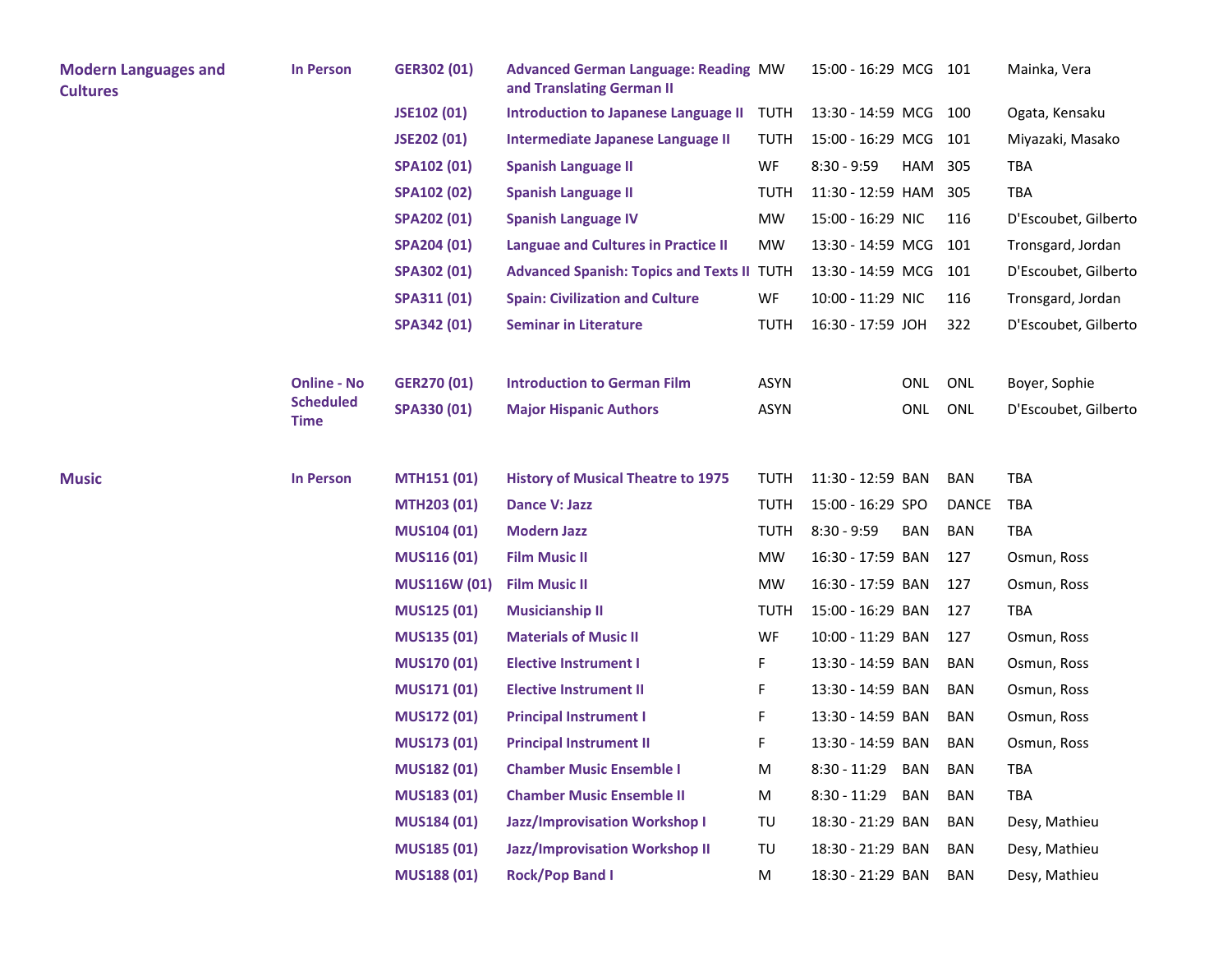| <b>Music</b>      | <b>In Person</b> | MUS189 (01)         | <b>Rock/Pop Band II</b>                       | M           | 18:30 - 21:29 BAN     |            | <b>BAN</b> | Desy, Mathieu  |
|-------------------|------------------|---------------------|-----------------------------------------------|-------------|-----------------------|------------|------------|----------------|
|                   |                  | <b>MUS234 (01)</b>  | The Jazz/Pop Musician's Toolbox               | WF          | 11:30 - 12:59 BAN     |            | BAN        | TBA            |
|                   |                  | <b>MUS253 (01)</b>  | <b>Western Art Music 1900 - Today</b>         | WF          | $8:30 - 9:59$         | <b>BAN</b> | 127        | Osmun, Ross    |
|                   |                  | <b>MUS270 (01)</b>  | <b>Elective Instrument III</b>                | F.          | 13:30 - 14:59 BAN     |            | <b>BAN</b> | Osmun, Ross    |
|                   |                  | <b>MUS271 (01)</b>  | <b>Elective Instrument IV</b>                 | F           | 13:30 - 14:59 BAN     |            | <b>BAN</b> | Osmun, Ross    |
|                   |                  | <b>MUS272 (01)</b>  | <b>Principal Instrument III</b>               | F.          | 13:30 - 14:59 BAN     |            | BAN        | Osmun, Ross    |
|                   |                  | <b>MUS273 (01)</b>  | <b>Principal Instrument IV</b>                | F           | 13:30 - 14:59 BAN     |            | BAN        | Osmun, Ross    |
|                   |                  | <b>MUS282 (01)</b>  | <b>Chamber Music Ensemble III</b>             | М           | 8:30 - 11:29          | BAN        | BAN        | TBA            |
|                   |                  | <b>MUS283 (01)</b>  | <b>Chamber Music Ensemble IV</b>              | M           | $8:30 - 11:29$        | <b>BAN</b> | BAN        | TBA            |
|                   |                  | MUS284 (01)         | <b>Jazz/Improvisation Workshop III</b>        | TU          | 18:30 - 21:29 BAN     |            | <b>BAN</b> | Desy, Mathieu  |
|                   |                  | <b>MUS285 (01)</b>  | <b>Jazz/Improvisation Workshop IV</b>         | TU          | 18:30 - 21:29 BAN     |            | BAN        | Desy, Mathieu  |
|                   |                  | <b>MUS288 (01)</b>  | <b>Rock/Pop Band III</b>                      | M           | 18:30 - 21:29 BAN     |            | BAN        | Desy, Mathieu  |
|                   |                  | MUS289 (01)         | <b>Rock/Pop Band IV</b>                       | M           | 18:30 - 21:29 BAN     |            | BAN        | Desy, Mathieu  |
|                   |                  | <b>MUS370 (01)</b>  | <b>Elective Instrument V</b>                  | F           | 13:30 - 14:59 BAN     |            | BAN        | Osmun, Ross    |
|                   |                  | <b>MUS371 (01)</b>  | <b>Elective Instrument VI</b>                 | F.          | 13:30 - 14:59 BAN     |            | BAN        | Osmun, Ross    |
|                   |                  | <b>MUS372 (01)</b>  | <b>Principal Instrument V</b>                 | F           | 13:30 - 14:59 BAN     |            | BAN        | Osmun, Ross    |
|                   |                  | <b>MUS373 (01)</b>  | <b>Principal Instrument VI</b>                | F           | 13:30 - 14:59 BAN     |            | BAN        | Osmun, Ross    |
|                   |                  | <b>MUS378 (01)</b>  | <b>Introduction in Recording Technology M</b> |             | 13:30 - 16:29 BAN     |            | 127        | Desy, Mathieu  |
|                   |                  | <b>MUS382 (01)</b>  | <b>Chamber Music Ensemble V</b>               | M           | $8:30 - 11:29$        | BAN        | BAN        | <b>TBA</b>     |
|                   |                  | <b>MUS383 (01)</b>  | <b>Chamber Music Ensemble VI</b>              | M           | 8:30 - 11:29          | BAN        | <b>BAN</b> | TBA            |
|                   |                  | MUS384 (01)         | <b>Jazz/Improvisation Workshop V</b>          | TU          | 18:30 - 21:29 BAN     |            | BAN        | Desy, Mathieu  |
|                   |                  | MUS385 (01)         | <b>Jazz/Improvisation Workshop VI</b>         | TU          | 18:30 - 21:29 BAN     |            | <b>BAN</b> | Desy, Mathieu  |
|                   |                  | <b>MUS388 (01)</b>  | <b>Rock/Pop Band V</b>                        | M           | 18:30 - 21:29 BAN     |            | BAN        | Desy, Mathieu  |
|                   |                  | MUS389 (01)         | <b>Rock/Pop Band VI</b>                       | M           | 18:30 - 21:29 BAN     |            | BAN        | Desy, Mathieu  |
|                   |                  | <b>MUS395 (01)</b>  | <b>Seminar in Music Theory</b>                | TU          | 10:00 - 12:59 BAN     |            | 127        | Desy, Mathieu  |
|                   |                  | <b>MUS475F (01)</b> | <b>Recital</b>                                | TBA         |                       | TBA        | <b>TBA</b> | Osmun, Ross    |
|                   |                  |                     |                                               |             |                       |            |            |                |
| <b>Philosophy</b> | <b>In Person</b> | PHI103 (01)         | <b>But How Do You Know?</b>                   | <b>MW</b>   | 16:30 - 17:59 NIC     |            | 111        | Crooks, Jamie  |
|                   |                  | PHI201 (01)         | <b>Medieval Philosophy</b>                    | <b>TUTH</b> | 10:00 - 11:29 MCG     |            | 101        | Gilbert, Bruce |
|                   |                  | PHI260 (01)         | <b>Kant</b>                                   | <b>MW</b>   | 15:00 - 16:29 MCG 100 |            |            | Crooks, Jamie  |
|                   |                  | PHI267 (01)         | <b>Heidegger</b>                              | M           | 18:30 - 21:29 TBA     |            | TBA        | Gilbert, Bruce |
|                   |                  |                     |                                               |             |                       |            |            |                |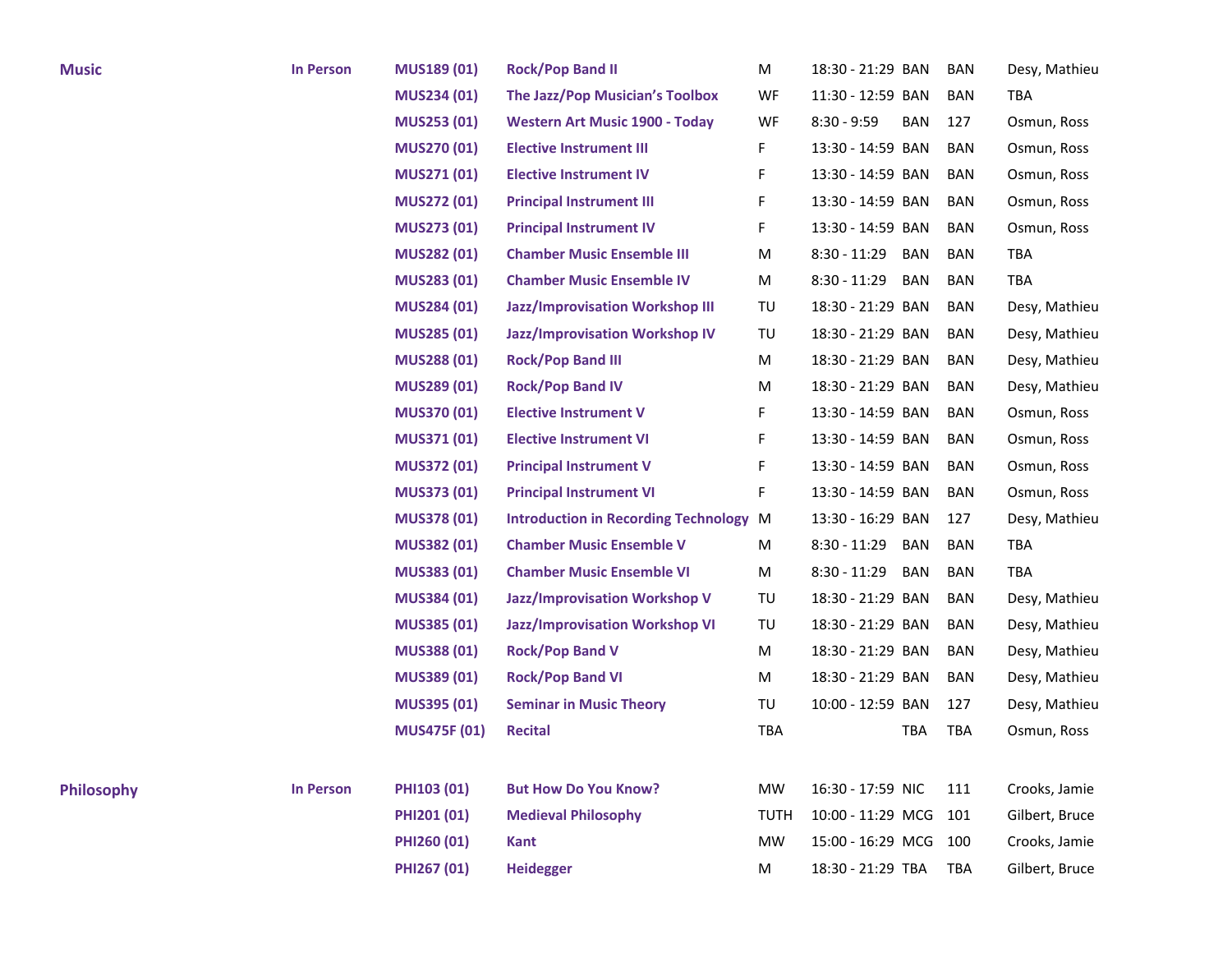| <b>Philosophy</b>                                      | <b>In Person</b> | PHI345 (01)        | <b>Topics in Philosophy of Film</b>                                             | TU          | 15:00 - 17:59 NIC     |            | 004         | Klucinskas, Jean     |
|--------------------------------------------------------|------------------|--------------------|---------------------------------------------------------------------------------|-------------|-----------------------|------------|-------------|----------------------|
|                                                        |                  | PHI366 (01)        | <b>Topics in Critical Theory</b>                                                | <b>TUTH</b> | 11:30 - 12:59 MCG     |            | 101         | Dombowsky, Don       |
| <b>Religion, Society and Culture</b>                   | <b>In Person</b> | <b>RSC124 (01)</b> | <b>Hinduism: The Many Faces of the</b><br><b>Divine</b>                         | <b>TUTH</b> | 11:30 - 12:59 NIC     |            | 315         | Borsman, Samuel      |
|                                                        |                  | <b>RSC148 (01)</b> | <b>Psychology of Religion</b>                                                   | WF          | 10:00 - 11:29 HAM 151 |            |             | Sochaczewski, Janina |
|                                                        |                  | <b>RSC200 (01)</b> | <b>Politics and Religion</b>                                                    | WF          | 11:30 - 12:59 NIC     |            | 211         | Miller, Daniel       |
|                                                        |                  | <b>RSC207 (01)</b> | <b>Sex and Religion</b>                                                         | <b>TUTH</b> | 16:30 - 17:59 NIC     |            | 008         | <b>TBA</b>           |
|                                                        |                  | <b>RSC302 (01)</b> | Of Latter-day Saints and Modern-day<br><b>Prophets: New Religious Movements</b> | <b>MW</b>   | 15:00 - 16:29 JOH     |            | 322         | Miller, Daniel       |
| <b>Division of Natural Sciences and</b><br><b>Math</b> |                  |                    |                                                                                 |             |                       |            |             |                      |
| <b>Biochemistry</b>                                    | <b>In Person</b> | <b>BCH210 (01)</b> | <b>General Biochemistry</b>                                                     | <b>TUTH</b> | 13:30 - 14:59 NIC     |            | 215         | Prusak, Elizabeth    |
|                                                        |                  | <b>BCH312 (01)</b> | <b>Lipids &amp; Biomembranes</b>                                                | <b>TUTH</b> | 11:30 - 12:59 JOH     |            | 150         | Prusak, Elizabeth    |
|                                                        |                  | <b>BCH313 (01)</b> | <b>Metabolism</b>                                                               | WF          | 10:00 - 11:29 NIC     |            | 002         | Stroeher, Virginia   |
|                                                        |                  | <b>BCH381 (01)</b> | <b>Immunology</b>                                                               | <b>TUTH</b> | 10:00 - 11:29 NIC     |            | 008         | Prusak, Elizabeth    |
| <b>Biology</b>                                         | <b>In Person</b> | <b>BIL208 (01)</b> | <b>Genetics Laboratory</b>                                                      | W           | 13:30 - 16:29 JOH     |            | 320         | Boulet, Marylène     |
|                                                        |                  | <b>BIL208 (02)</b> | <b>Genetics Laboratory</b>                                                      | TH          | 13:30 - 16:29 JOH     |            | 320         | Boulet, Marylène     |
|                                                        |                  | <b>BIL208 (03)</b> | <b>Genetics Laboratory</b>                                                      | M           | 13:30 - 16:29 JOH     |            | 320         | Boulet, Marylène     |
|                                                        |                  | <b>BIO193 (01)</b> | <b>Introductory Biology for Education</b><br><b>Students</b>                    | MWF         | 15:00 - 15:59 HAM     |            | 301         | Richardson, Michael  |
|                                                        |                  | <b>BIO194 (01)</b> | <b>Introduction to the Biological</b><br><b>Sciences</b>                        | <b>MWF</b>  | 15:00 - 15:59 HAM 301 |            |             | Richardson, Michael  |
|                                                        |                  | <b>BIO206 (01)</b> | <b>Plant Diversity</b>                                                          | F           | 13:30 - 16:29 JOH     |            | 314,<br>316 | Boulet, Marylène     |
|                                                        |                  | <b>BIO206 (02)</b> | <b>Plant Diversity</b>                                                          | TU          | 10:00 - 12:59 JOH     |            | 314,<br>316 | Boulet, Marylène     |
|                                                        |                  | <b>BIO207 (01)</b> | <b>Introduction to Evolution and Ecology MWF</b>                                |             | 16:30 - 17:29 NIC     |            | 215         | Richardson, Michael  |
|                                                        |                  | <b>BIO208 (01)</b> | <b>Genetics</b>                                                                 | <b>WF</b>   | 10:00 - 11:29 HAM     |            | 304         | Chamoux, Estelle     |
|                                                        |                  | <b>BIO310 (01)</b> | <b>Advanced Cell Biology</b>                                                    | M           | 15:00 - 17:59 JOH     |            | 304,<br>314 | Chamoux, Estelle     |
|                                                        |                  | BIO311 (01)        | <b>Quantitative Methods in Biology</b>                                          | TUTH        | $8:30 - 9:59$         | <b>NIC</b> | 113         | Bergeron, Patrick    |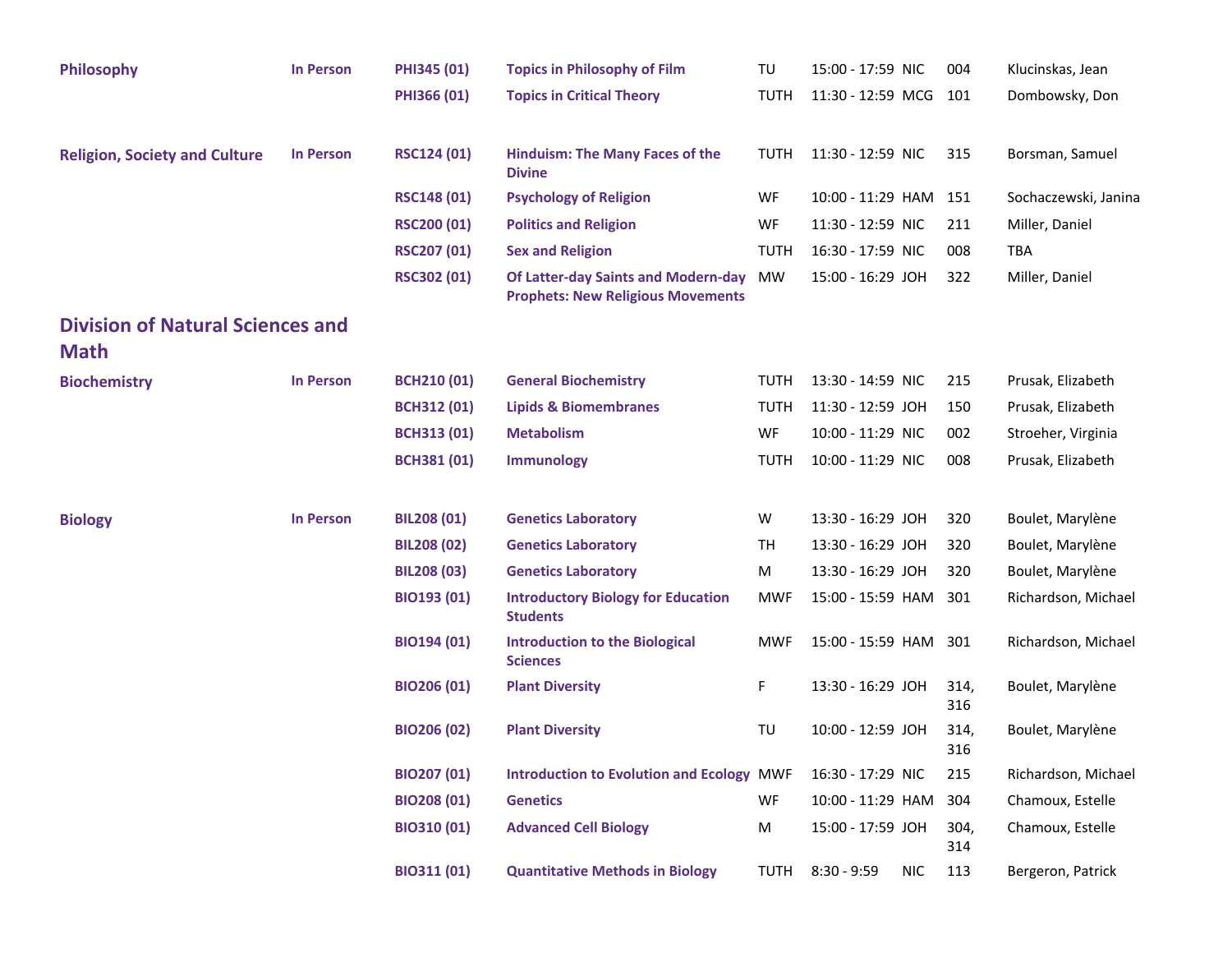| <b>Biology</b>   | <b>In Person</b> | <b>BIO320 (01)</b>  | <b>Programmed Cell Death</b>                                                                           | WF          | 11:30 - 12:59 NIC     |            | 215        | Chamoux, Estelle    |
|------------------|------------------|---------------------|--------------------------------------------------------------------------------------------------------|-------------|-----------------------|------------|------------|---------------------|
|                  |                  | BIO337 (01)         | <b>Animal Physiology II</b>                                                                            | <b>MW</b>   | 18:30 - 19:59 HAM     |            | 151        | TBA                 |
|                  |                  | <b>BIO340 (01)</b>  | <b>Comparative Anatomy</b>                                                                             | TU          | 15:00 - 17:59 JOH     |            | 318        | Richardson, Michael |
|                  |                  | BIO349 (01)         | <b>Medical and Forensic Entomology</b>                                                                 | WF          | $8:30 - 9:59$         | HAM        | 151        | Savage, Jade        |
|                  |                  | <b>BIO365 (01)</b>  | <b>Developmental Biology</b>                                                                           | <b>MW</b>   | 13:30 - 14:59 NIC     |            | 004        | Stroeher, Virginia  |
| <b>Chemistry</b> | <b>In Person</b> | <b>BRS404 (01)</b>  | <b>Microorganisms in the Brewery</b>                                                                   | <b>MW</b>   | 13:30 - 14:59 NIC     |            | 213        | <b>TBA</b>          |
|                  |                  | <b>BRS405 (01)</b>  | <b>Chemical Analysis Beer and</b><br><b>Ingredients</b>                                                | TH          | 15:00 - 17:59 MCG     |            | 100        | <b>TBA</b>          |
|                  |                  | <b>BRS406 (01)</b>  | <b>The Business of Brewing</b>                                                                         | MW          | 15:00 - 16:29 HAM 305 |            |            | TBA                 |
|                  |                  | <b>BRS504 (01)</b>  | <b>Microorganisms in the Brewery</b>                                                                   | <b>MW</b>   | 13:30 - 14:59 NIC     |            | 213        | TBA                 |
|                  |                  | <b>BRS505 (01)</b>  | <b>Chemical Analysis of Beer and its</b><br>Ingredients                                                | TH          | 15:00 - 17:59 MCG     |            | 100        | <b>TBA</b>          |
|                  |                  | <b>BRS506 (01)</b>  | <b>The Business of Brewing</b>                                                                         | MW          | 15:00 - 16:29 HAM     |            | 305        | TBA                 |
|                  |                  | <b>BRS532 (01)</b>  | <b>Practicum in Brewing II</b>                                                                         | TBA         |                       | TBA        | TBA        | Wood, Dale          |
|                  |                  | <b>CHL192 (01)</b>  | <b>Introductory Chemistry Laboratory II</b>                                                            | F.          | $8:30 - 12:29$        | JOH        | 212        | TBA                 |
|                  |                  | <b>CHL211 (01)</b>  | <b>Organic Chemistry Laboratory II</b>                                                                 | TH          | 8:30 - 12:29 JOH      |            | 212        | Drouin, Alexandre   |
|                  |                  | <b>CHL245 (01)</b>  | <b>Instrumental Analysis Lab</b>                                                                       | W           | 13:30 - 17:29 JOH     |            | 209        | Wood, Dale          |
|                  |                  | CHL341 (01)         | <b>Principles and Practices of Chemical</b><br><b>Spectroscopy and Mass Spectrometry</b><br>Laboratory | M           | 13:30 - 17:29 JOH     |            | 209        | <b>TBA</b>          |
|                  |                  | <b>CHM131 (01)</b>  | <b>Physical Chemistry I</b>                                                                            | MW          | 18:30 - 19:59 NIC     |            | 116        | <b>TBA</b>          |
|                  |                  | <b>CHM185 (01)</b>  | <b>The Science of Cooking</b>                                                                          | MW          | 13:30 - 14:59 HAM     |            | 304        | Drouin, Alexandre   |
|                  |                  | <b>CHM192 (01)</b>  | <b>General Chemistry II</b>                                                                            | TUTH        | $8:30 - 9:59$         | <b>JOH</b> | <b>BWH</b> | <b>TBA</b>          |
|                  |                  | <b>CHM211 (01)</b>  | <b>Organic Chemistry II: Introductory</b>                                                              | <b>TUTH</b> | 15:00 - 16:29 LLC     |            | 105        | Drouin, Alexandre   |
|                  |                  | <b>CHM245 (01)</b>  | <b>Instrumental Analysis</b>                                                                           | WF          | 11:30 - 12:59 NIC     |            | 008        | Wood, Dale          |
|                  |                  | <b>CHM341 (01)</b>  | <b>Principles and Practices of Chemical</b><br><b>Spectroscopy and Mass Spectrometry</b>               | TUTH        | 16:30 - 17:59 NIC     |            | 113        | <b>TBA</b>          |
|                  |                  | <b>CHM371F (01)</b> | <b>Scientific Writing and Chemical</b><br><b>Literature for Major Students</b>                         | <b>TBA</b>  |                       | <b>TBA</b> | TBA        | Drouin, Alexandre   |
|                  |                  | <b>CHM471F (01)</b> | <b>Scientific Writing and Chemical</b><br><b>Literature for Honours Students</b>                       | TBA         |                       | TBA        | TBA        | Drouin, Alexandre   |
|                  |                  | <b>CHM499F (01)</b> | <b>Honours Chemistry Research Project</b>                                                              | TBA         |                       | TBA        | TBA        | Drouin, Alexandre   |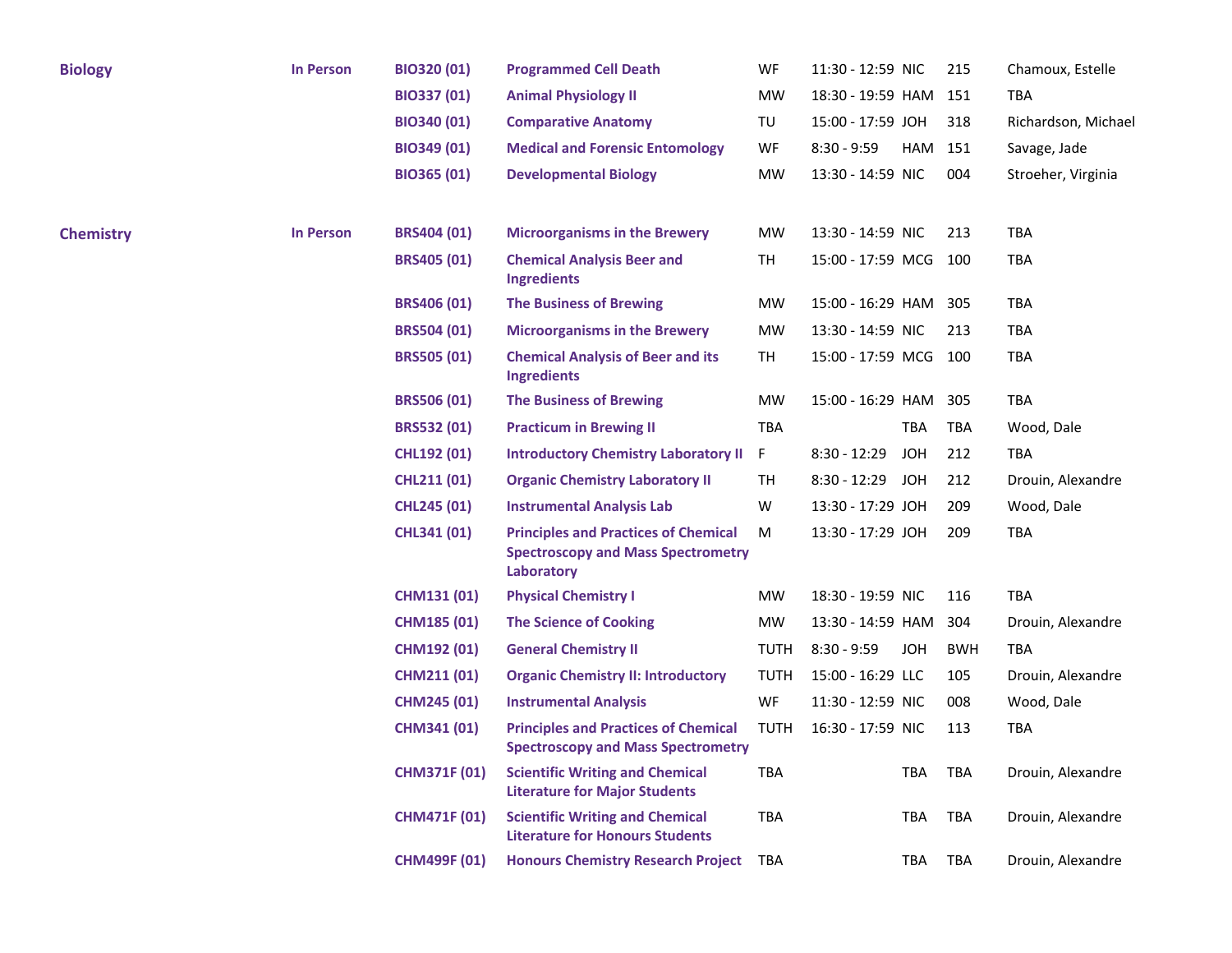| <b>Computer Science</b> | <b>In Person</b> | CS201 (01)         | <b>Foundations Computer Science</b>                      | MW          | 13:30 - 14:59 HAM           | 151 | Allili, Madjid                     |
|-------------------------|------------------|--------------------|----------------------------------------------------------|-------------|-----------------------------|-----|------------------------------------|
|                         |                  | CS216 (01)         | <b>System Programming Languages</b>                      | <b>MWF</b>  | $8:30 - 9:29$<br>LLC        | 105 | Jensen, Lin                        |
|                         |                  | CS301 (01)         | <b>Computer Ethics</b>                                   | MWF         | 10:00 - 10:59 MOL           | 110 | Jensen, Lin                        |
|                         |                  | CS304 (01)         | <b>Data Structures</b>                                   | TUTH        | 13:30 - 14:59 NIC           | 211 | Butler, Russell                    |
|                         |                  | CS310 (01)         | <b>Introduction to Software</b><br><b>Specifications</b> | WF          | 11:30 - 12:59 HAM           | 151 | Bruda, Stefan                      |
|                         |                  | CS311 (01)         | <b>Computer Organization and Logic</b><br><b>Design</b>  | <b>MW</b>   | 16:30 - 17:59 LLC           | 105 | <b>TBA</b>                         |
|                         |                  | CS316 (01)         | <b>Artificial Intelligence</b>                           | <b>MW</b>   | 13:30 - 14:59 NIC           | 008 | Bruda, Stefan / Butler,<br>Russell |
|                         |                  | CS317 (01)         | <b>Design and Analysis of Algorithms</b>                 | TUTH        | $8:30 - 9:59$<br><b>NIC</b> | 111 | <b>TBA</b>                         |
|                         |                  | CS321 (01)         | <b>Advanced Programming Techniques</b>                   | <b>TUTH</b> | 16:30 - 17:59 LLC           | 105 | TBA                                |
|                         |                  | CS325 (01)         | <b>Computer &amp; Network Security</b>                   | <b>MW</b>   | 16:30 - 17:59 JOH           | 102 | <b>TBA</b>                         |
|                         |                  | CS409 (01)         | <b>Principles of Operatiing Systems</b>                  | WF          | $8:30 - 9:59$<br><b>NIC</b> | 008 | Butler, Russell                    |
|                         |                  | CS457 (01)         | <b>Database Software Design</b>                          | TUTH        | 15:00 - 16:29 HAM           | 301 | <b>TBA</b>                         |
|                         |                  | CS463 (01)         | <b>Computer Vision</b>                                   | <b>TUTH</b> | 13:30 - 14:59 HAM           | 301 |                                    |
|                         |                  | CS467 (01)         | <b>Special Topics in Algorithms</b>                      | MW          | 15:00 - 16:29 HAM           | 301 | Bruda, Stefan                      |
|                         |                  | CS501 (01)         | <b>The Internet of Things</b>                            | WF          | 11:30 - 12:59 HAM           | 301 | <b>TBA</b>                         |
|                         |                  | CS504 (01)         | <b>Programming Languages for Data</b><br><b>Analysis</b> | TUTH        | 16:30 - 17:59 HAM           | 301 | <b>TBA</b>                         |
|                         |                  | CS507 (01)         | <b>Statistical Learning</b>                              | WF          | 10:00 - 11:29 HAM           | 301 | Allili, Madjid                     |
|                         |                  | CS557 (01)         | <b>Database Software Design</b>                          | TUTH        | 15:00 - 16:29 HAM           | 301 | <b>TBA</b>                         |
|                         |                  | CS563 (01)         | <b>Image Analysis</b>                                    | <b>TUTH</b> | 13:30 - 14:59 HAM           | 301 | Bentabet, Layachi                  |
|                         |                  | CS567 (01)         | <b>Advanced Topics in Algorithms</b>                     | <b>MW</b>   | 15:00 - 16:29 HAM           | 301 | Bruda, Stefan                      |
|                         |                  | CS596 (01)         | <b>Research Topics in Computer Science</b>               | WF          | $8:30 - 9:59$<br>HAM        | 301 | <b>TBA</b>                         |
|                         |                  | <b>CSL201 (01)</b> | <b>Foundations of Computer Science</b><br>Laboratory     | MW          | 15:00 - 16:29 NIC           | 113 | Allili, Madjid                     |
|                         |                  | <b>CSL216 (01)</b> | <b>System Programming Languages</b><br>Laboratory        | F           | 15:00 - 17:59 NIC           | 113 | Jensen, Lin                        |
|                         |                  | <b>CSL321 (01)</b> | <b>Advanced Programming Techniques</b><br>Laboratory     | TU          | 10:00 - 12:59 NIC           | 113 | <b>TBA</b>                         |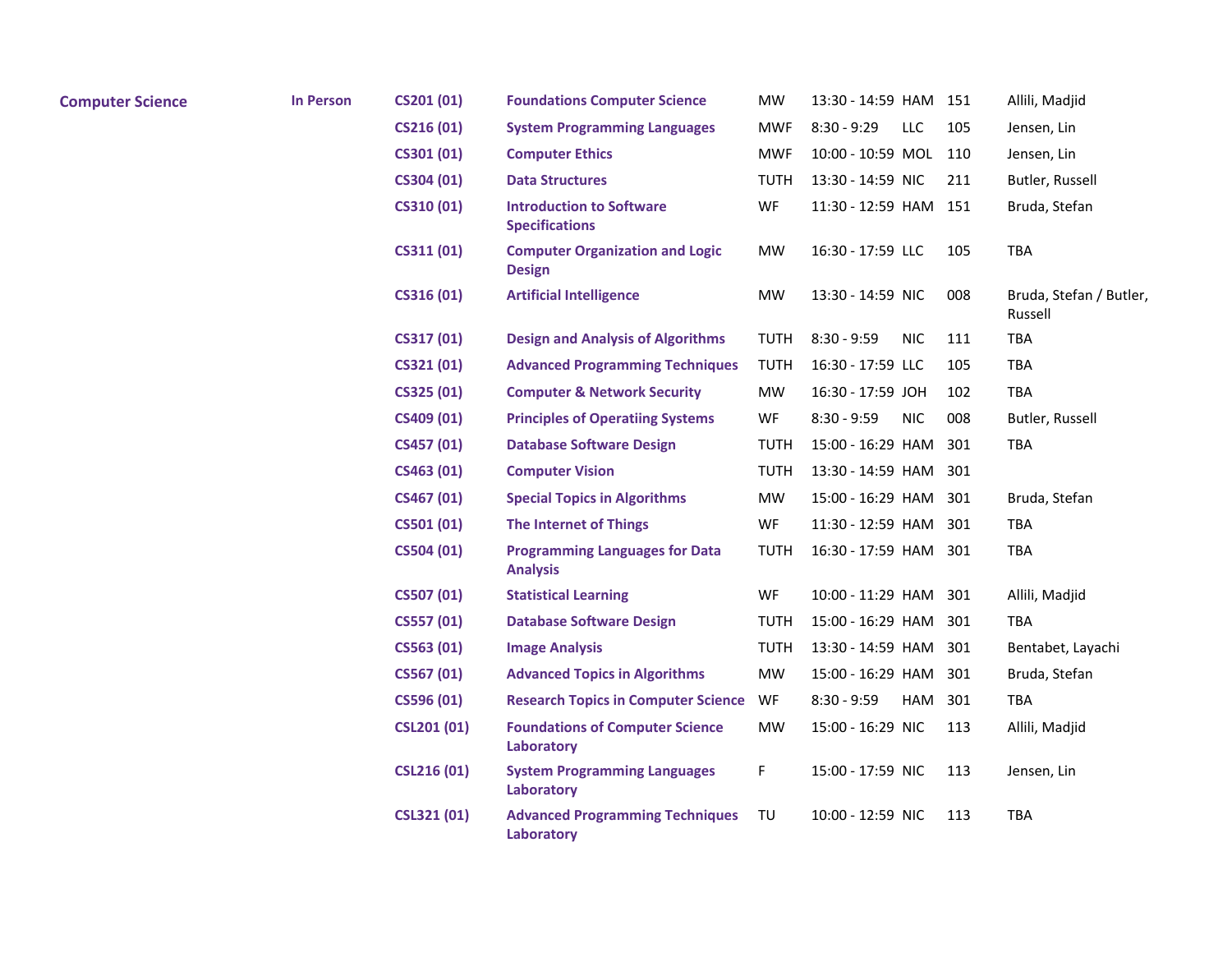| <b>Mathematics</b>           | <b>In Person</b> | <b>MAT081 (01)</b> | <b>Enriched Calculus Laboratory I</b>                                     | F           | 13:30 - 14:59 NIC           | 008        | Merovitz, Scosha  |
|------------------------------|------------------|--------------------|---------------------------------------------------------------------------|-------------|-----------------------------|------------|-------------------|
|                              |                  | <b>MAT082 (01)</b> | <b>Enriched Calculus Laboratory II</b>                                    | M           | 13:30 - 14:59 HAM           | 305        | Merovitz, Scosha  |
|                              |                  | <b>MAT082 (02)</b> | <b>Enriched Calculus Laboratory II</b>                                    | M           | 10:00 - 11:29 NIC           | 008        | Merovitz, Scosha  |
|                              |                  | <b>MAT101 (01)</b> | <b>Further Excursions in Mathematics</b>                                  | <b>TUTH</b> | $8:30 - 9:59$<br><b>NIC</b> | 211        | Huard, Francois   |
|                              |                  | <b>MAT111 (01)</b> | <b>Further Excursions in Mathematics</b>                                  | <b>TUTH</b> | $8:30 - 9:59$<br><b>NIC</b> | 211        | Huard, Francois   |
|                              |                  | <b>MAT189 (01)</b> | <b>Mathematics Special Topics</b>                                         | MW          | 13:30 - 14:59 MOL           | 110        | Willms, Brad      |
|                              |                  | <b>MAT190 (01)</b> | <b>Precalculus Mathematics</b>                                            | <b>MWF</b>  | 10:00 - 10:59 HAM           | 305        | Jones, Trevor     |
|                              |                  | <b>MAT191 (01)</b> | <b>Calculus I</b>                                                         | <b>TUTH</b> | 13:30 - 14:59 NIC           | 315        | Merovitz, Scosha  |
|                              |                  | <b>MAT192 (01)</b> | <b>Calculus II</b>                                                        | <b>MW</b>   | 15:00 - 16:29 HAM           | 304        | Jones, Trevor     |
|                              |                  | <b>MAT207 (01)</b> | <b>Advanced Calculus II</b>                                               | <b>TUTH</b> | 10:00 - 11:29 JOH           | 102        | Willms, Brad      |
|                              |                  | <b>MAT209 (01)</b> | <b>Linear Algebra</b>                                                     | MW          | 16:30 - 17:59 NIC           | 213        | Brüstle, Thomas   |
|                              |                  | <b>MAT220 (01)</b> | <b>Further Discrete Mathematics</b>                                       | <b>TUTH</b> | 15:00 - 16:29 NIC           | 008        | Huard, Francois   |
|                              |                  | <b>MAT311 (01)</b> | <b>Mathematical Methods of Physics</b>                                    | <b>TUTH</b> | 13:30 - 14:59 JOH           | 322        | Allili, Madjid    |
|                              |                  | <b>MAT315 (01)</b> | <b>Real Analysis I</b>                                                    | WF          | 11:30 - 12:59 NIC           | 315        | Jones, Trevor     |
|                              |                  | <b>MAT324 (01)</b> | <b>Cryptography</b>                                                       | <b>TUTH</b> | 11:30 - 12:59 JOH           | <b>BWH</b> | Brüstle, Thomas   |
|                              |                  | <b>MAT524 (01)</b> | <b>Cryptography</b>                                                       | <b>TUTH</b> | 11:30 - 12:59 JOH           | <b>BWH</b> | Brüstle, Thomas   |
|                              |                  | <b>MAT999 (01)</b> | <b>Timeslot/Room Reservation</b>                                          | MW          | 13:30 - 14:59 MOL           | 110        | Willms, Brad      |
|                              |                  | <b>MAT999 (02)</b> | <b>Timeslot/Room Reservation</b>                                          | <b>MW</b>   | 18:30 - 19:59 JOH           | <b>BWH</b> | Brüstle, Thomas   |
| <b>Physics and Astronomy</b> | <b>In Person</b> | <b>PHL192 (01)</b> | <b>Introductory Physics Laboratory II</b>                                 | TH          | 18:30 - 21:29 JOH           | 120        | Turcotte, Sylvain |
|                              |                  | PHL194 (01)        | <b>Physics for the Life Sciences</b><br><b>Laboratory II</b>              | F.          | 13:30 - 16:29 JOH           | 120        | Turcotte, Sylvain |
|                              |                  | PHL386 (01)        | <b>Intermediate Physics Lab II</b>                                        | TU          | 8:30 - 11:29<br><b>JOH</b>  | 010        | Nedelcescu, Anca  |
|                              |                  | PHY192 (01)        | <b>Introductory Physics II (Electricity and TUTH</b><br><b>Magnetism)</b> |             | 16:30 - 17:59 NIC           | 001        | Turcotte, Sylvain |
|                              |                  | PHY194 (01)        | <b>Physics for the Life Sciences II</b>                                   | <b>TUTH</b> | 16:30 - 17:59 NIC           | 001        | Turcotte, Sylvain |
|                              |                  | <b>PHY207 (01)</b> | <b>Thermal and Fluid PHysics</b>                                          | <b>TUTH</b> | 11:30 - 12:59 NIC           | 116        | Faraoni, Valerio  |
|                              |                  | <b>PHY208 (01)</b> | <b>Introduction to Mechanics</b>                                          | <b>MWF</b>  | 15:00 - 15:59 NIC           | 215        | Edery, Ariel      |
|                              |                  | PHY214 (01)        | <b>Astronomy and Astrophysics</b>                                         | WF          | <b>NIC</b><br>$8:30 - 9:59$ | 213        | Rowe, Jason       |
|                              |                  | PHY319 (01)        | <b>Electric Circuits and Electronics</b>                                  | WF          | 11:30 - 12:59 JOH           | 102        | Turcotte, Sylvain |
|                              |                  | PHY321 (01)        | <b>Electromagnetism II</b>                                                | <b>MWF</b>  | 16:30 - 17:29 JOH           | 322        | Edery, Ariel      |
|                              |                  | PHY371 (01)        | <b>Mathematical Methods of Physics</b>                                    | <b>TUTH</b> | 13:30 - 14:59 JOH           | 322        | Allili, Madjid    |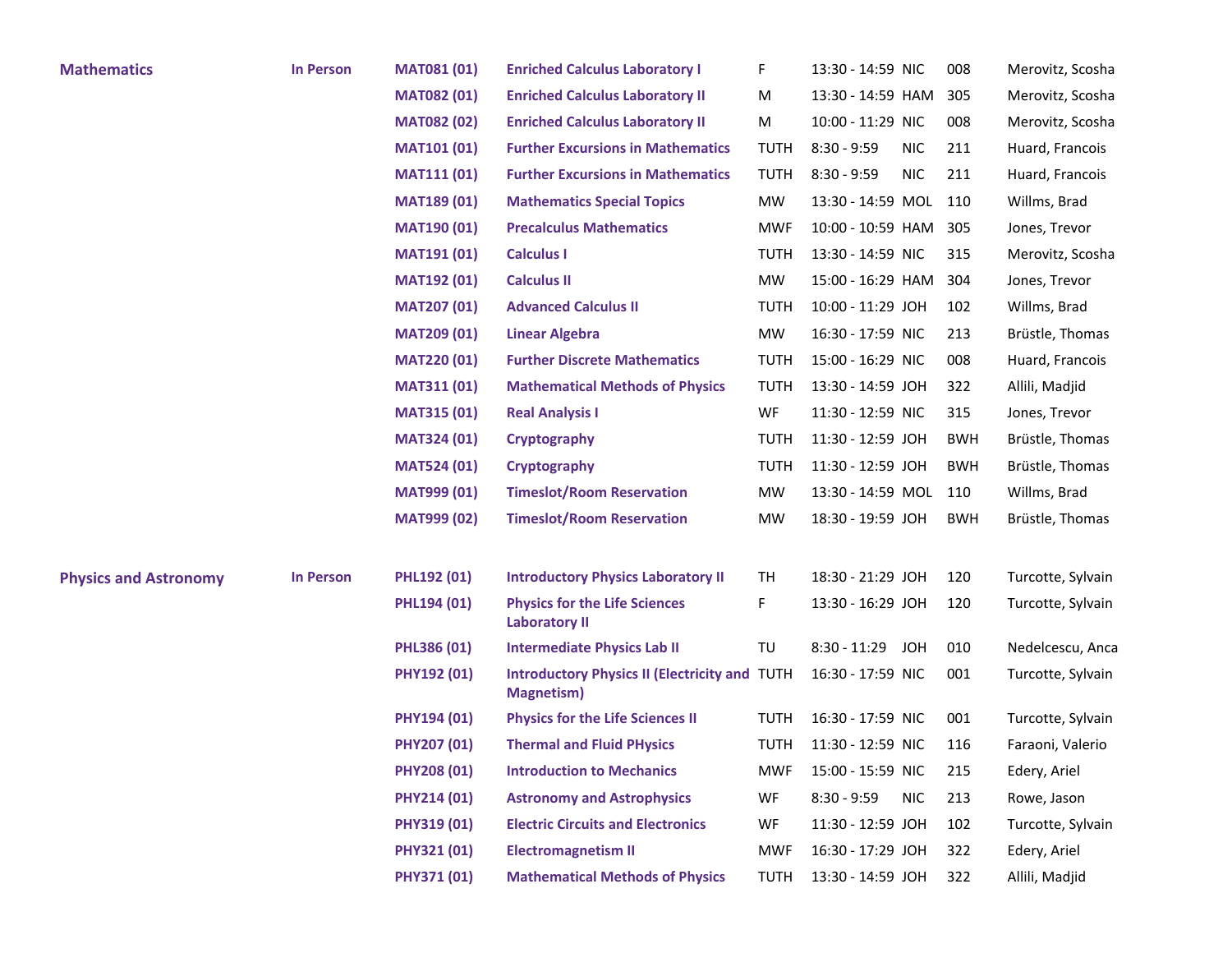| <b>Physics and Astronomy</b>       | <b>In Person</b>                            | PHY480 (01)        | <b>Honours Research Dissertation</b>                              | <b>TBA</b>  |                              | <b>TBA</b> | TBA        | Faraoni, Valerio    |
|------------------------------------|---------------------------------------------|--------------------|-------------------------------------------------------------------|-------------|------------------------------|------------|------------|---------------------|
|                                    |                                             | PHY580 (01)        | <b>Graduate Seminar I</b>                                         | F           | 13:30 - 16:29 HAM            |            | 305        | Rowe, Jason         |
|                                    |                                             | <b>PHY581 (01)</b> | <b>Graduate Seminar II</b>                                        | F           | 13:30 - 16:29 HAM 305        |            |            | Rowe, Jason         |
| <b>Division of Social Sciences</b> |                                             |                    |                                                                   |             |                              |            |            |                     |
| <b>Economics</b>                   | <b>In Person</b>                            | ECO103 (02)        | <b>Principles of Economics:</b><br><b>Macroeconomics</b>          | <b>MW</b>   | 16:30 - 17:59 JOH            |            | <b>BWH</b> | <b>TBA</b>          |
|                                    |                                             | ECO180 (01)        | <b>Contemporary Perspectives in</b><br><b>Political Economy</b>   | TUTH        | $8:30 - 9:59$                | <b>NIC</b> | 116        | Sproule, Robert     |
|                                    |                                             | ECO200 (01)        | <b>Money and Banking</b>                                          | <b>MW</b>   | 15:00 - 16:29 NIC            |            | 008        | <b>TBA</b>          |
|                                    |                                             | ECO209 (01)        | <b>Intermediate Microeconomics II</b>                             | WF          | $8:30 - 9:59$                | LLC        | 104        | Sproule, Robert     |
|                                    |                                             | ECO217 (01)        | <b>International Economics</b>                                    | WF          | 11:30 - 12:59 NIC            |            | 111        | Vigneault, Marianne |
|                                    |                                             | ECO224 (01)        | <b>Sports Economics</b>                                           | <b>TUTH</b> | 13:30 - 14:59 NIC            |            | 008        | Vigneault, Marianne |
|                                    |                                             | ECO342 (01)        | <b>Advanced Macroeconomics</b>                                    | WF          | 10:00 - 11:29 HAM            |            | 300        | Vigneault, Marianne |
|                                    |                                             | ECO361 (01)        | <b>Applied Economic Analysis</b>                                  | <b>TUTH</b> | 10:00 - 11:29 NIC            |            | 110        | Vigneault, Marianne |
|                                    |                                             | <b>EMA262 (01)</b> | <b>Mathematical Economics I</b>                                   | WF          | 10:00 - 11:29 LLC            |            | 104        | Sproule, Robert     |
|                                    | Online -<br><b>Scheduled</b><br><b>Time</b> | ECO126 (01)        | <b>Economics of Crime and Criminal</b><br><b>Justice</b>          | TU          | 18:30 - 21:29 ONL            |            | ONL        | <b>TBA</b>          |
|                                    | <b>Online - No</b><br><b>Scheduled</b>      | ECO102 (01)        | <b>Principles of Economics:</b><br><b>Microeconomics</b>          | <b>ASYN</b> |                              | ONL        | ONL        | Eyland, Terry       |
|                                    | <b>Time</b>                                 | ECO103 (01)        | <b>Principles of Economics:</b><br><b>Macroeconomics</b>          | <b>ASYN</b> |                              | ONL ONL    |            | Eyland, Terry       |
| <b>Environment and Geography</b>   | <b>In Person</b>                            | AGR172 (01)        | <b>Permaculture Design II</b>                                     | <b>TUTH</b> | 13:30 - 14:59 JOH            |            | 150        | Downing, Jennifer   |
|                                    |                                             | AGR202 (01)        | <b>Culture and Food</b>                                           | <b>TUTH</b> | 16:30 - 17:59 JOH            |            | 150        | Dale, Bryan         |
|                                    |                                             | AGR220 (01)        | <b>Soil Science</b>                                               |             | TUTH  10:00 - 11:29 JOH  150 |            |            | Aoun, Mirella       |
|                                    |                                             | AGR240 (01)        | <b>Water Conservation in Agriculture</b>                          | <b>TUTH</b> | 11:30 - 12:59 NIC            |            | 008        | Morrison, Jane      |
|                                    |                                             | AGR312 (01)        | <b>Sustainable Agroforestry</b>                                   | <b>TUTH</b> | 13:30 - 14:59 NIC            |            | 213        | Aoun, Mirella       |
|                                    |                                             | AGR333 (01)        | <b>Climate Change, Agriculture and Food MW</b><br><b>Security</b> |             | 16:30 - 17:59 NIC            |            | 315        | Morrison, Jane      |
|                                    |                                             | <b>ESG126 (01)</b> | <b>Introduction to Human Geography</b>                            | <b>TUTH</b> | $8:30 - 9:59$                | <b>NIC</b> | 001        | Dale, Bryan         |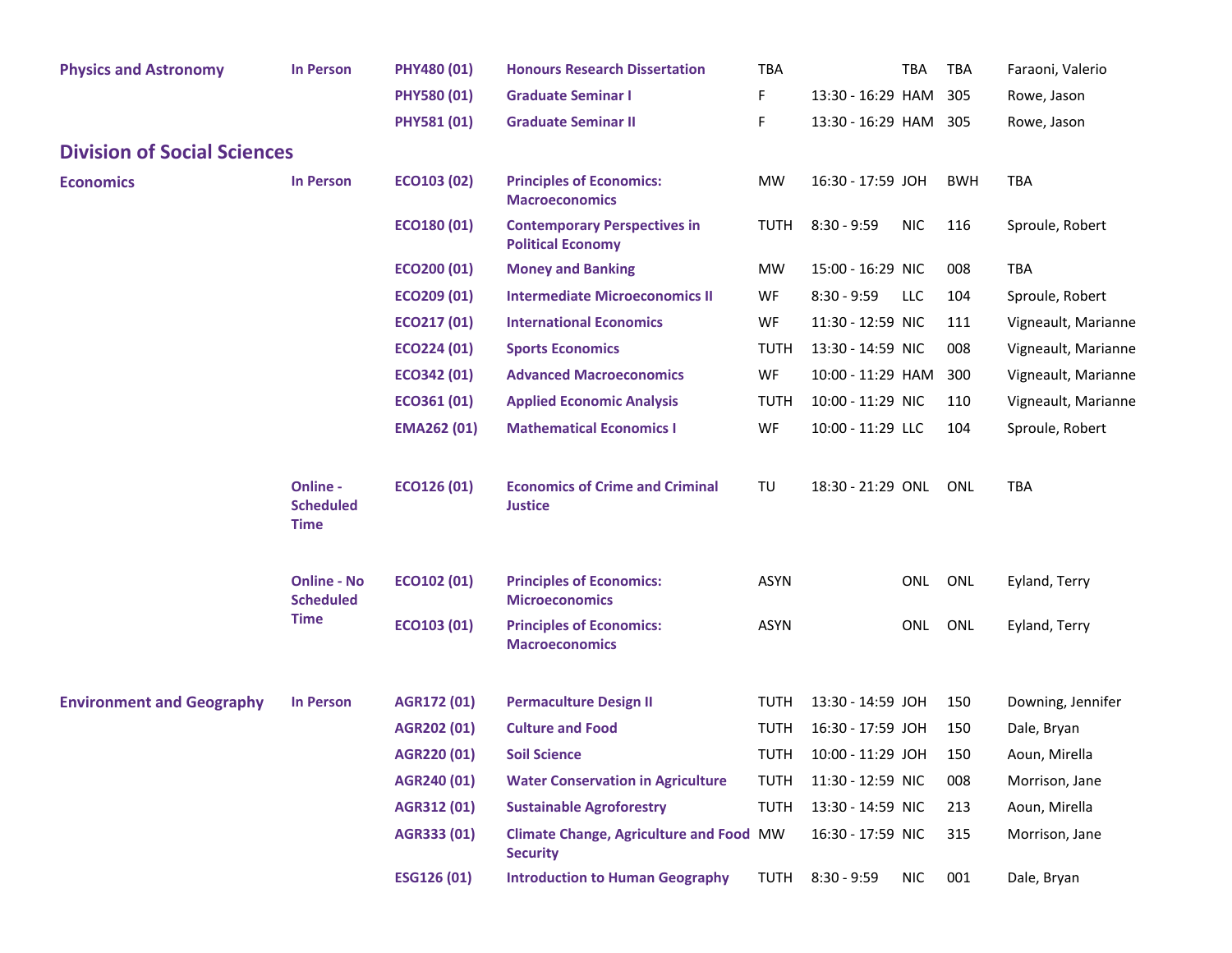| <b>Environment and Geography</b>                         | <b>In Person</b>                               | ESG226 (01)        | <b>Physical Oceanography</b>                                                                          | TUTH        | 15:00 - 16:29 NIC           | 213        | Levac, Elisabeth                                                        |
|----------------------------------------------------------|------------------------------------------------|--------------------|-------------------------------------------------------------------------------------------------------|-------------|-----------------------------|------------|-------------------------------------------------------------------------|
|                                                          |                                                | ESG262 (01)        | <b>Introduction to Geographic</b><br><b>Information Systems</b>                                       | <b>MW</b>   | 13:30 - 14:59 NIC           | 113        | Courtemanche, Bruno                                                     |
|                                                          |                                                | ESG300 (01)        | <b>Advanced Environmental Studies</b><br><b>Seminar</b>                                               | TUTH        | 11:30 - 12:59 NIC           | 213        | Bardati, Darren / Dale,<br>Bryan / Levac, Elisabeth<br>/ Peros, Matthew |
|                                                          |                                                | ESG354 (01)        | <b>Environmental Impact Assessment</b>                                                                | TUTH        | 10:00 - 11:29 JOH           | 322        | Bardati, Darren                                                         |
|                                                          |                                                | ESG363 (01)        | <b>Natural Hazards</b>                                                                                | WF          | $8:30 - 9:59$<br><b>JOH</b> | 102        | Peros, Matthew                                                          |
|                                                          |                                                | ESG365 (01)        | <b>Mid-latitude Weather Systems</b>                                                                   | TUTH        | $8:30 - 9:59$<br><b>HOL</b> | 102        | Levac, Elisabeth                                                        |
|                                                          |                                                | ESG561 (01)        | <b>Arctic and Antarctic Environmental</b><br><b>Change</b>                                            | M           | 13:30 - 16:29 LLC           | 104        | Langlois, Alexandre                                                     |
|                                                          | Online -<br><b>Scheduled</b>                   | ESG502 (01)        | <b>Sustainable Agriculture and Climate</b><br><b>Change</b>                                           | TU          | 13:30 - 16:29 ONL           | ONL        | Bardati, Darren                                                         |
|                                                          | <b>Time</b>                                    | ESG526 (01)        | <b>Environmental Impacts of Climate</b><br><b>Change and Human Activities on the</b><br><b>Oceans</b> | M           | 8:30 - 11:29<br>ONL         | ONL        | Levac, Elisabeth                                                        |
|                                                          |                                                | ESG561 (02)        | <b>Arctic and Antarctic Environmental</b><br><b>Change</b>                                            | M           | 13:30 - 16:29 ONL           | ONL        | <b>TBA</b>                                                              |
|                                                          |                                                | ESG570 (01)        | <b>Special Topics-Climate &amp;</b><br><b>Environmental Change</b>                                    | TU          | 8:30 - 11:29<br>ONL         | <b>ONL</b> | <b>TBA</b>                                                              |
| <b>Information Literacy and</b><br><b>Critical Think</b> | <b>In Person</b>                               | ILT104 (01)        | <b>Information Retrieval and Evaluation F</b><br><b>Skills for the Social Sciences (Lab)</b>          |             | 13:30 - 14:59 LLC           | 105        | Bromby, Daniel                                                          |
|                                                          | <b>Online - No</b><br><b>Scheduled</b><br>Time | ILT104 (02)        | <b>Information Retrieval and Evaluation ASYN</b><br><b>Skills for the Social Sciences (Lab)</b>       |             | ONL                         | ONL        | Bradley, Kiersten                                                       |
| <b>Politics and International</b>                        | <b>In Person</b>                               | POL101 (01)        | <b>Introduction to Comparative Politics</b>                                                           | MW          | 18:30 - 19:59 HAM           | 301        | Ugland, Trygve                                                          |
| <b>Studies</b>                                           |                                                | POL112 (01)        | <b>Introduction to Canadian Politics</b>                                                              | WF.         | 11:30 - 12:59 NIC           | 002        | Robbins-Kanter, Jacob                                                   |
|                                                          |                                                | <b>POL214 (01)</b> | <b>Public Administration</b>                                                                          | <b>MW</b>   | 13:30 - 14:59 NIC           | 315        | <b>TBA</b>                                                              |
|                                                          |                                                | POL229 (01)        | <b>History of Political Philosophy -</b><br><b>Modern</b>                                             | <b>TUTH</b> | 15:00 - 16:29 HAM           | 305        | Dombowsky, Don                                                          |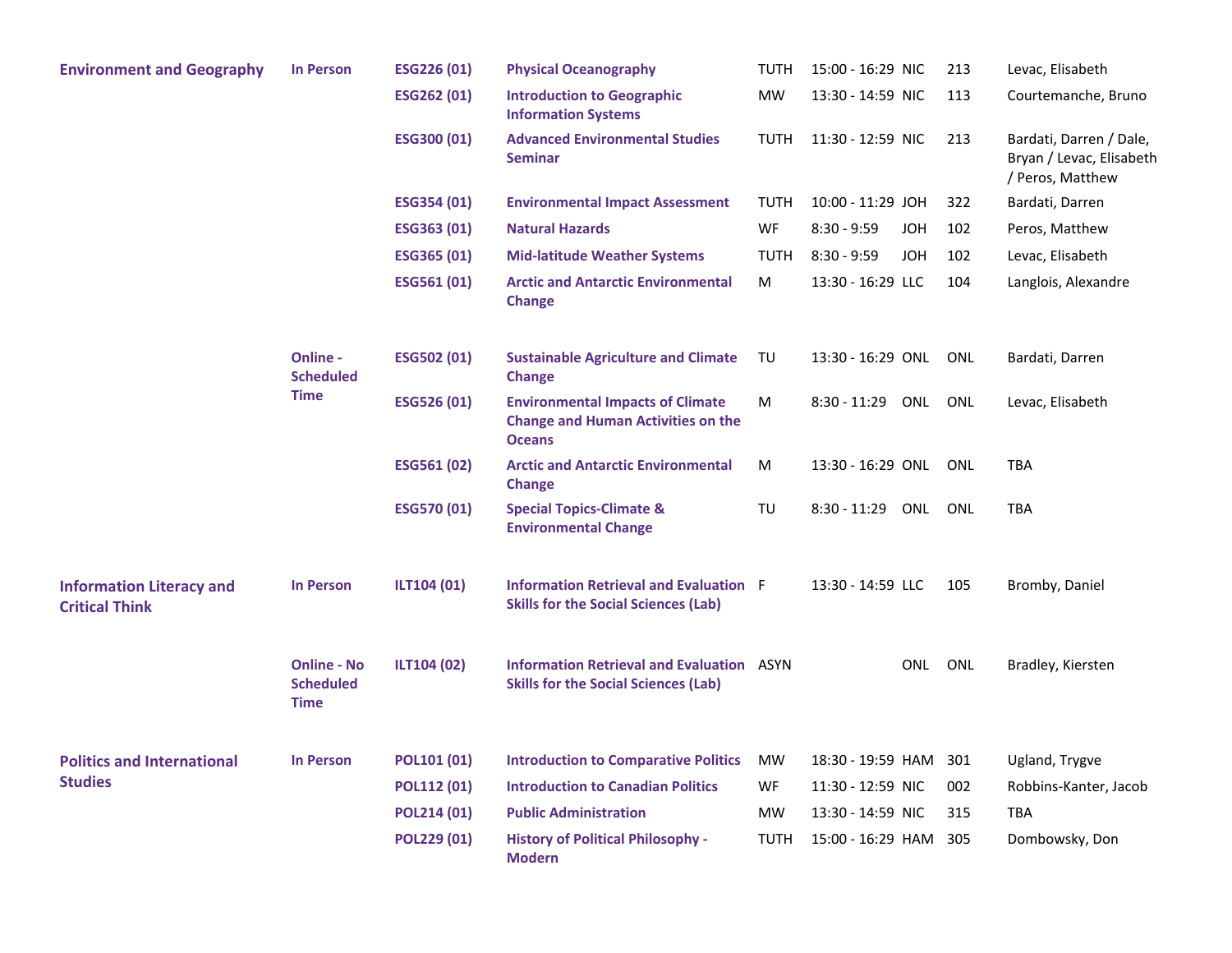| <b>Politics and International</b><br><b>Studies</b> | <b>In Person</b> | POL231 (01)        | <b>European Union: History, Institutions MW</b><br>and Policies                     |             | 15:00 - 16:29 NIC     |            | 110        | Ugland, Trygve                 |
|-----------------------------------------------------|------------------|--------------------|-------------------------------------------------------------------------------------|-------------|-----------------------|------------|------------|--------------------------------|
|                                                     |                  | POL242 (01)        | <b>International Organizations:</b><br><b>Principles, Institutions and Politics</b> | <b>TUTH</b> | $8:30 - 9:59$         | BAN        | 127        | McKeen-Edwards,<br>Heather     |
|                                                     |                  | POL325 (01)        | <b>Topics in Critical Theory</b>                                                    | TUTH        | 11:30 - 12:59 MCG 101 |            |            | Dombowsky, Don                 |
|                                                     |                  | <b>POL326 (01)</b> | <b>Contemporary Political Philosophy</b>                                            | <b>TUTH</b> | 13:30 - 14:59 NIC     |            | 116        | Dombowsky, Don                 |
|                                                     |                  | POL338 (01)        | <b>International Law and Human Rights</b>                                           | TU          | 18:30 - 21:29 LLC     |            | 105        | TBA                            |
|                                                     |                  | POL340 (01)        | <b>Strategic Issues: Questions of War</b><br>and Peace                              | W           | 18:30 - 21:29 NIC     |            | 315        | <b>TBA</b>                     |
|                                                     |                  | POL347 (01)        | <b>Scandinavian Politics</b>                                                        | WF          | 10:00 - 11:29 NIC     |            | 008        | Ugland, Trygve                 |
|                                                     |                  | POL354 (01)        | <b>United Nations Practicum 2</b>                                                   | M           | 18:30 - 21:29 MCG 100 |            |            | Martin-Brulé, Sarah-<br>Myriam |
|                                                     |                  | POL361 (01)        | <b>Techniques of Empirical Research</b>                                             | <b>MW</b>   | 16:30 - 17:59 NIC     |            | 113        | Robbins-Kanter, Jacob          |
|                                                     |                  | POL442 (01)        | <b>Issues In Global Governance</b>                                                  | <b>TUTH</b> | 11:30 - 12:59 JOH     |            | 322        | McKeen-Edwards,<br>Heather     |
| <b>Psychology</b>                                   | <b>In Person</b> | PBI217 (01)        | <b>Motivation and Emotion</b>                                                       | MW          | 18:30 - 19:59 NIC     |            | 001        | <b>TBA</b>                     |
|                                                     |                  | PBI288 (01)        | <b>Brain and Behavior I</b>                                                         | <b>MW</b>   | 16:30 - 17:59 NIC     |            | 002        | TBA                            |
|                                                     |                  | PBI380 (01)        | Psychopharmacology                                                                  | <b>TUTH</b> | 16:30 - 17:59 NIC     |            | 002        | <b>TBA</b>                     |
|                                                     |                  | PBI388 (01)        | <b>Brain and Behavior II</b>                                                        | <b>TUTH</b> | 18:30 - 19:59 NIC     |            | 001        | TBA                            |
|                                                     |                  | PCS207 (01)        | <b>Cognition</b>                                                                    | <b>TUTH</b> | 10:00 - 11:29 NIC     |            | 001        | Carriere, Jonathan             |
|                                                     |                  | <b>PMA360 (01)</b> | <b>Advanced Psychological Statistics</b>                                            | TUTH        | 11:30 - 12:59 HAM     |            | 301        | Carriere, Jonathan             |
|                                                     |                  | <b>PMA460 (01)</b> | <b>Multivariate Statistics</b>                                                      | WF          | $8:30 - 9:59$         | <b>NIC</b> | 113        | Carriere, Jonathan             |
|                                                     |                  | <b>PSY101 (01)</b> | <b>Introduction to Psychology I: Basic</b><br><b>Processes</b>                      | TUTH        | 16:30 - 17:59 JOH     |            | <b>BWH</b> | TBA                            |
|                                                     |                  | <b>PSY102 (01)</b> | Introduction to Psychology II: Human MW<br><b>Interactions</b>                      |             | 13:30 - 14:59 HAM 301 |            |            | Plante, Courtney               |
|                                                     |                  | <b>PSY206 (01)</b> | <b>Personality</b>                                                                  | <b>TUTH</b> | 18:30 - 19:59 HAM 301 |            |            | <b>TBA</b>                     |
|                                                     |                  | PSY213 (01)        | <b>Research Methods</b>                                                             | WF          | 11:30 - 12:59 JOH     |            | <b>BWH</b> | <b>TBA</b>                     |
|                                                     |                  | <b>PSY246 (01)</b> | <b>Applications of Social Psychology</b>                                            | MW          | 15:00 - 16:29 JOH     |            | <b>BWH</b> | Plante, Courtney               |
|                                                     |                  | PSY247 (01)        | <b>Lessons from the Marvel Universe</b>                                             | M           | 18:30 - 21:29 NIC     |            | 004        | Riddell, Jessica               |
|                                                     |                  | PSY290 (01)        | <b>Adolescence</b>                                                                  | WF          | 10:00 - 11:29 JOH     |            | <b>BWH</b> | <b>TBA</b>                     |
|                                                     |                  | <b>PSY302 (01)</b> | <b>Perception</b>                                                                   | TUTH        | 13:30 - 14:59 JOH     |            | <b>BWH</b> | <b>TBA</b>                     |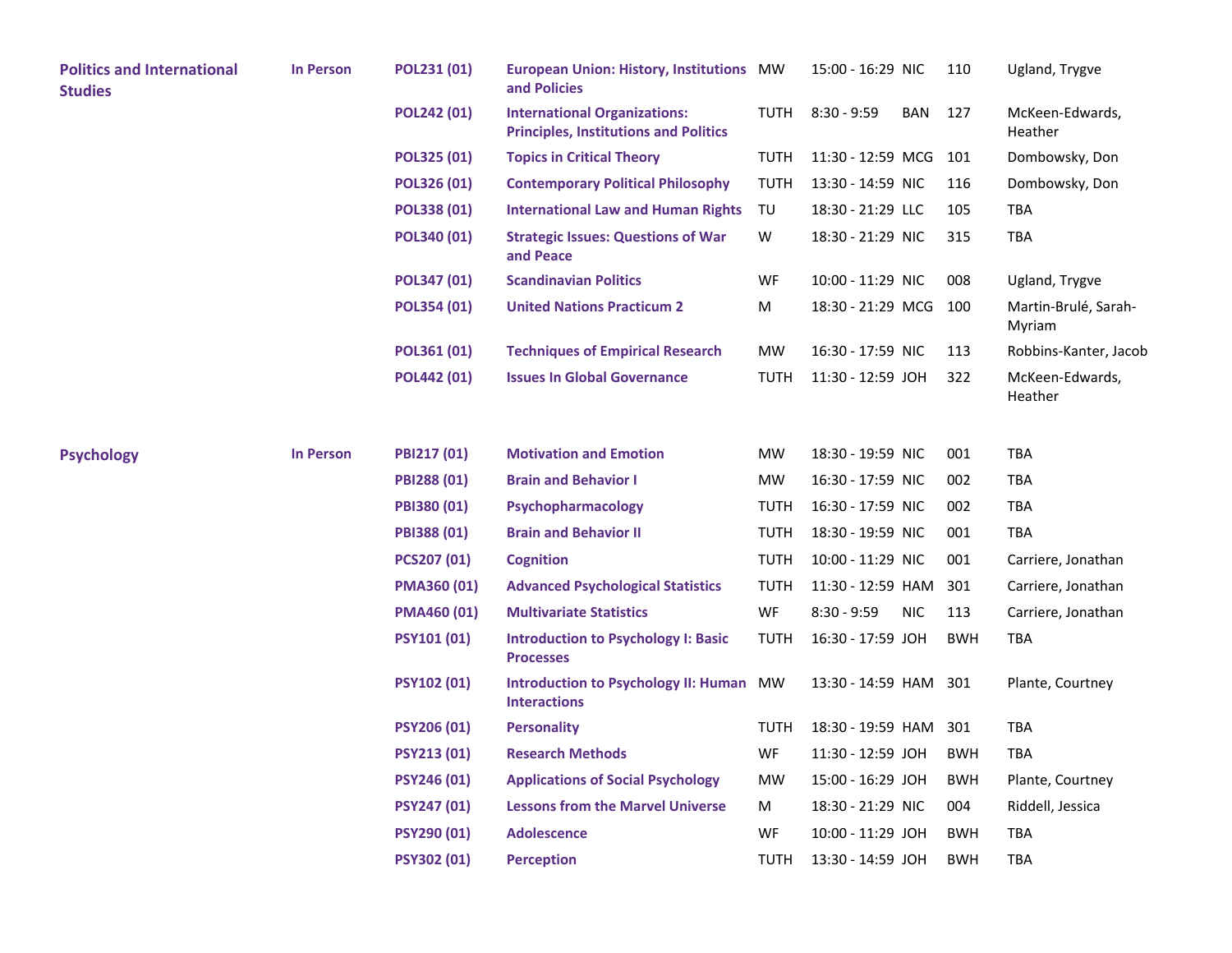| <b>Psychology</b> | <b>In Person</b> | <b>PSY303 (01)</b>  | <b>Positive Psychology</b>                                                  | WF          | 10:00 - 11:29 NIC     |            | 315 | Malboeuf-Hurtubise,<br>Catherine |
|-------------------|------------------|---------------------|-----------------------------------------------------------------------------|-------------|-----------------------|------------|-----|----------------------------------|
|                   |                  | PSY311 (01)         | Psychopathology                                                             | MW          | 15:00 - 16:29 NIC     |            | 002 | TBA                              |
|                   |                  | <b>PSY330 (01)</b>  | <b>Psychology and Ethics</b>                                                | <b>TUTH</b> | 13:30 - 14:59 NIC     |            | 110 | Charpentier, Claude              |
|                   |                  | <b>PSY336 (01)</b>  | <b>Interviewing</b>                                                         | <b>TUTH</b> | 16:30 - 17:59 NIC     |            | 110 | Charpentier, Claude              |
|                   |                  | <b>PSY348 (01)</b>  | <b>Social Development</b>                                                   | <b>TUTH</b> | 15:00 - 16:29 NIC     |            | 001 | <b>TBA</b>                       |
|                   |                  | <b>PSY410 (01)</b>  | <b>Psychology of Death and Dying</b>                                        | <b>TUTH</b> | 15:00 - 16:29 JOH     |            | 150 | Stout, Dale                      |
|                   |                  | <b>PSY442 (01)</b>  | <b>Practicum</b>                                                            | <b>TUTH</b> | 10:00 - 11:29 HAM     |            | 305 | Charpentier, Claude              |
|                   |                  | <b>PSY443 (01)</b>  | <b>History of Psychology Seminar</b>                                        | <b>TUTH</b> | $8:30 - 9:59$         | <b>JOH</b> | 322 | Stout, Dale                      |
|                   |                  | <b>PSY462 (01)</b>  | <b>Qualitative Methoods in Psychology</b>                                   | WF          | 11:30 - 12:59 JOH     |            | 150 | Lawford, Heather                 |
|                   |                  | <b>PSY499F (01)</b> | <b>Honours Thesis</b>                                                       | TBA         |                       | TBA        | TBA | Chair, PSY                       |
|                   |                  |                     |                                                                             |             |                       |            |     |                                  |
| <b>Sociology</b>  | <b>In Person</b> | <b>SOC102 (01)</b>  | <b>Québec Society I</b>                                                     | WF          | 11:30 - 12:59 NIC     |            | 001 | Gosselin, Cheryl                 |
|                   |                  | <b>SOC110 (01)</b>  | <b>Research Methodology</b>                                                 | MW          | 16:30 - 17:59 HAM     |            | 301 | Miltsov, Alex                    |
|                   |                  | SOC209 (01)         | <b>Young Offenders</b>                                                      | F.          | 10:00 - 12:59 NIC     |            | 110 | <b>TBA</b>                       |
|                   |                  | SOC219 (01)         | <b>Sociology of the Body</b>                                                | TUTH        | 15:00 - 16:29 NIC     |            | 110 | Gosselin, Cheryl                 |
|                   |                  | SOC222 (01)         | <b>Modern Sociological Theory II</b>                                        | <b>TUTH</b> | $8:30 - 9:59$         | HAM 151    |     | Cole, Steven                     |
|                   |                  | SOC230 (01)         | <b>Deviance I</b>                                                           | M           | $8:30 - 11:29$        | HAM        | 304 | <b>TBA</b>                       |
|                   |                  | SOC233 (01)         | <b>Carceral Studies and Justice Clinic</b>                                  | <b>TUTH</b> | 11:30 - 12:59 NIC     |            | 110 | Chartrand, Vicki                 |
|                   |                  | SOC235 (01)         | <b>Women and the Penal System</b>                                           | F.          | 10:00 - 12:59 NIC     |            | 110 | <b>TBA</b>                       |
|                   |                  | SOC260 (01)         | <b>Community</b>                                                            | F           | 13:30 - 16:29 MOL 110 |            |     | TBA                              |
|                   |                  | SOC294 (01)         | <b>Sociology of Tourism</b>                                                 | TUTH        | 11:30 - 12:59 NIC     |            | 312 | Gosselin, Cheryl                 |
|                   |                  | SOC295 (01)         | <b>Social Inequality</b>                                                    | WF          | $8:30 - 9:59$         | <b>NIC</b> | 215 | Donnan, Mary Ellen               |
|                   |                  | SOC309 (01)         | <b>Advanced Seminar in Global</b><br><b>Colonization and Decolonization</b> | TU          | 18:30 - 21:29 HAM     |            | 305 | Llanes-Ortiz, Genner             |
|                   |                  | SOC311 (01)         | <b>Quantitative Data Analysis with</b><br><b>Computer Software</b>          | M           | 13:30 - 16:29 JOH     |            | 102 | Miltsov, Alex                    |
|                   |                  | SOC404 (01)         | <b>Honours II: Research Strategies</b>                                      | М           | $8:30 - 11:29$        | MCG        | 101 | Donnan, Mary Ellen               |
|                   |                  | <b>WOM201 (01)</b>  | <b>Women and Feminism in Canada</b>                                         | TUTH        | 10:00 - 11:29 NIC     |            | 111 | <b>TBA</b>                       |